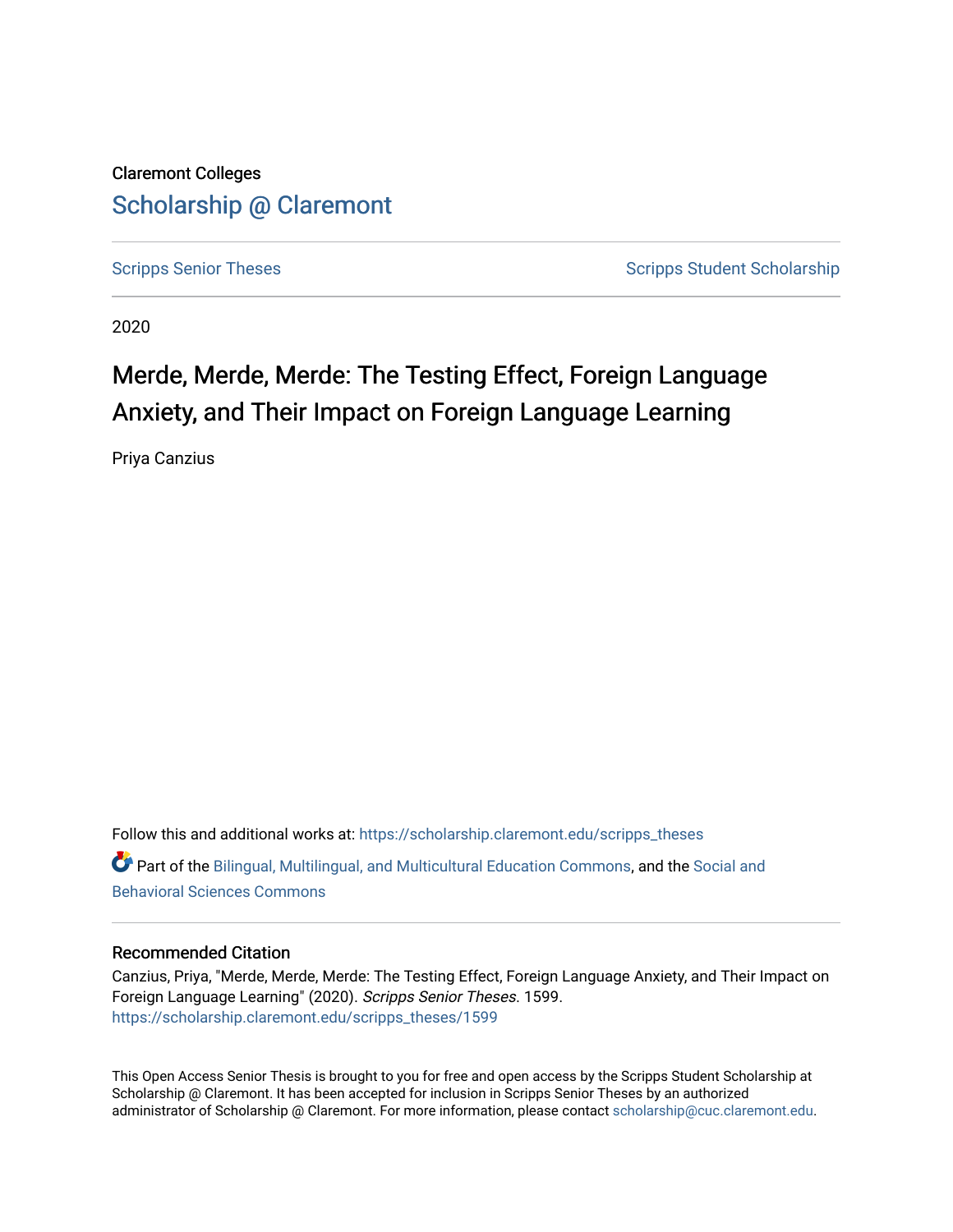# *MERDE, MERDE, MERDE:*  **THE TESTING EFFECT, FOREIGN LANGUAGE ANXIETY, AND THEIR IMPACT ON FOREIGN LANGUAGE LEARNING**

by **PRIYA CANZIUS**

# **SUBMITTED TO SCRIPPS COLLEGE IN PARTIAL FULFILLMENT OF THE DEGREE OF BACHELOR OF THE ARTS**

# **PROFESSOR LISE ABRAMS PROFESSOR MARINO FORLINO**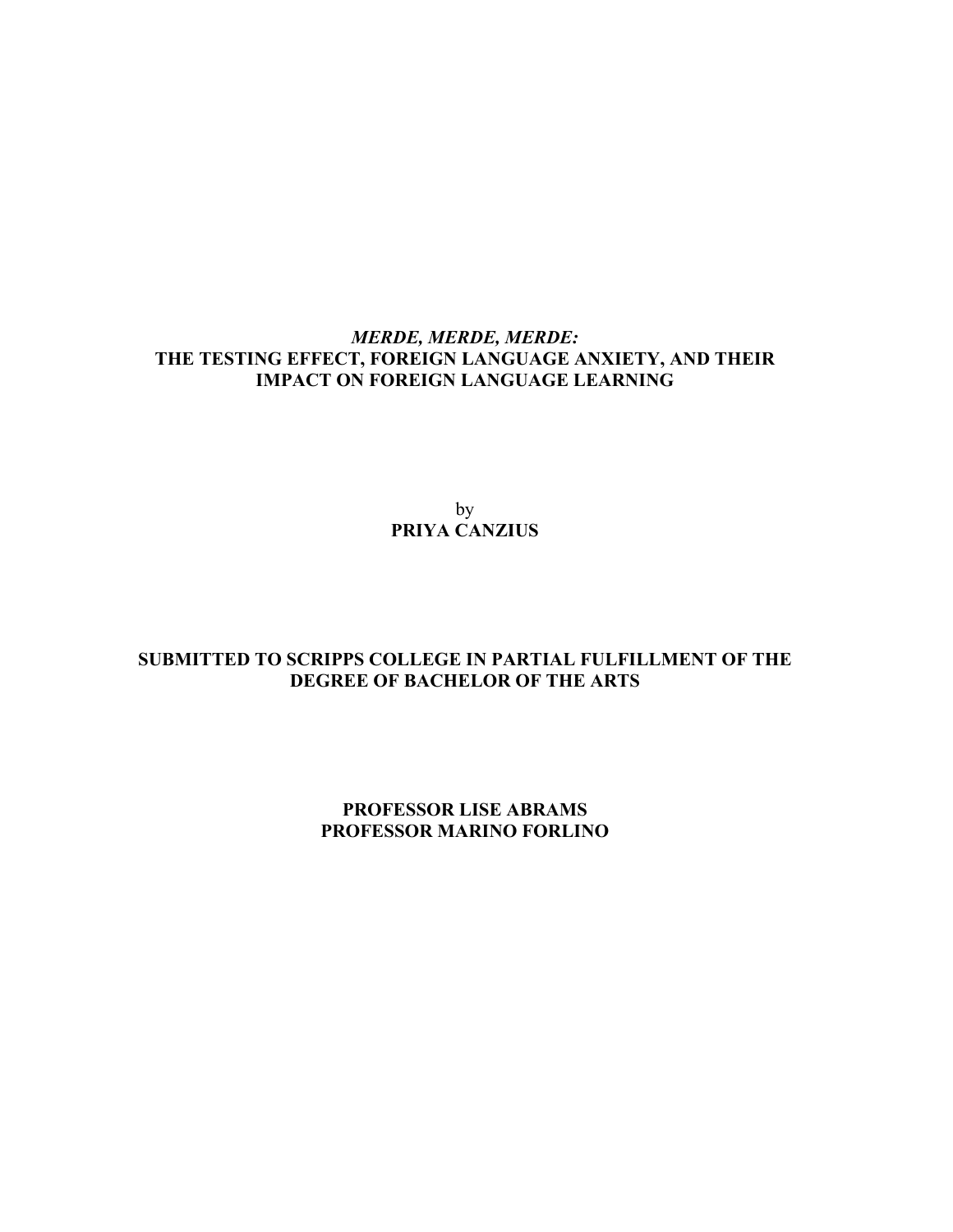#### Abstract

This experiment examined the effect of foreign language classroom anxiety and assigned learning condition (repeated studying or repeated testing) on participant recall of newly-learned foreign language vocabulary word pairs. Previous research has identified a testing effect, which is a phenomenon where repeated testing is better for a learner's longterm recall than repeated studying. The hypothesis for this experiment was that the testing effect would occur for students with lower levels of foreign language classroom anxiety but not for students with higher levels of foreign language classroom anxiety. Sixteen participants recruited from Introductory French and Introductory Arabic classrooms at the Claremont Colleges were divided into two learning condition groups, study (SSST) or test (STTT). Participants were also categorized as higher or lower anxiety based on their responses to the Foreign Language Classroom Anxiety Scale. All participants studied 40 English-foreign language word pairs in Session 1. In Sessions 2 and 3, participants in the SSST condition restudied the word pairs, while participants in the STTT condition took a cued recall test where they attempted to retrieve the foreign language word in response to the English word cue. In Session 4, all participants took a cued recall test. Contrary to the hypothesis, the results showed that the testing effect occurred for participants with higher anxiety but not for participants with lower anxiety. The results of this experiment suggest that repeated testing counteracted the negative effects of anxiety on test performance for higher anxiety foreign language learners. This finding has implications for the educational strategies that should be implemented to lessen students' foreign language classroom anxiety and potentially increase their recall of foreign language vocabulary in an introductory foreign language classroom at the college level.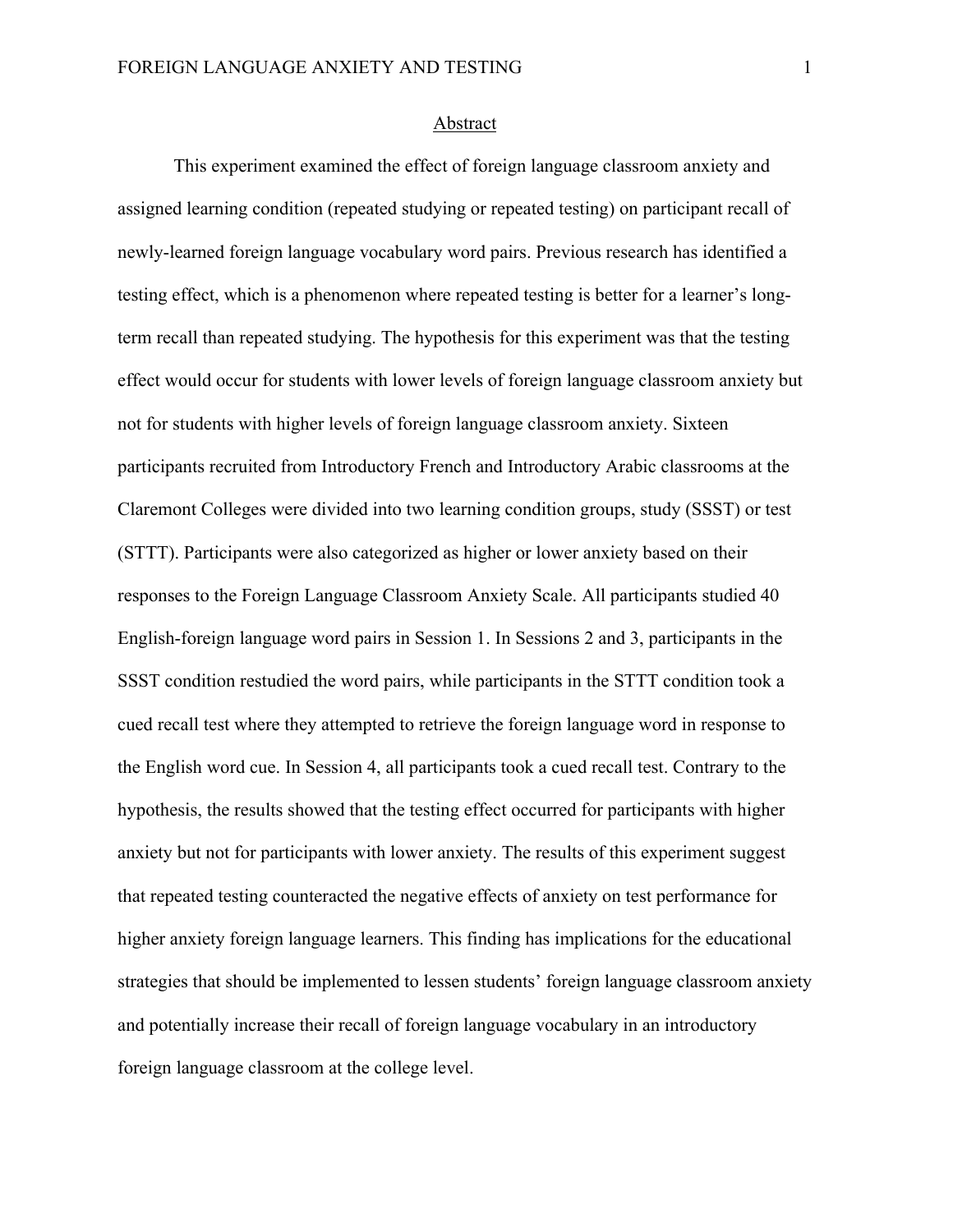The Testing Effect, Foreign Language Anxiety, and their Impact on Foreign Language

# Learning

Many educators see the testing effect as a reliable justification for providing their students with tests and quizzes prior to cumulative final exams. The testing effect, first introduced by scientist Edwina Abbott in 1909, states simply that testing participants on material increases their retention of said material in the future (Pastötter & Bäuml, 2014). This theory has proven to be effective in educational contexts, ranging from subjects such as science, reading comprehension and foreign language learning. Because of its association with memory retention, educators are likely to implement test-enhanced learning in their classrooms. However effective the testing effect may be, test-enhanced learning has also proven to be detrimental to students with high levels of test anxiety (Cassady, 2004). Moreover, in foreign language learning classrooms, a new type of anxiety is introduced: foreign language classroom anxiety (Horwitz, Horwitz, & Cope, 1986). The effects that repeated testing, in addition to foreign language classroom anxiety, have on memory retention and test performance have not yet been researched. Therefore, this study seeks to determine the effectiveness of the testing effect in a specific anxiety-inducing situation, i.e., foreign language learning, and whether students enrolled in a foreign language class will benefit from test-enhanced learning if they have high anxiety about learning a foreign language.

## *The Testing Effect*

In their seminal article, Roediger and Karpicke (2006) demonstrated how the testing effect can and should be applied in educational settings as a tool to improve scores on exams in addition to future retention of material. For this experiment, researchers had participants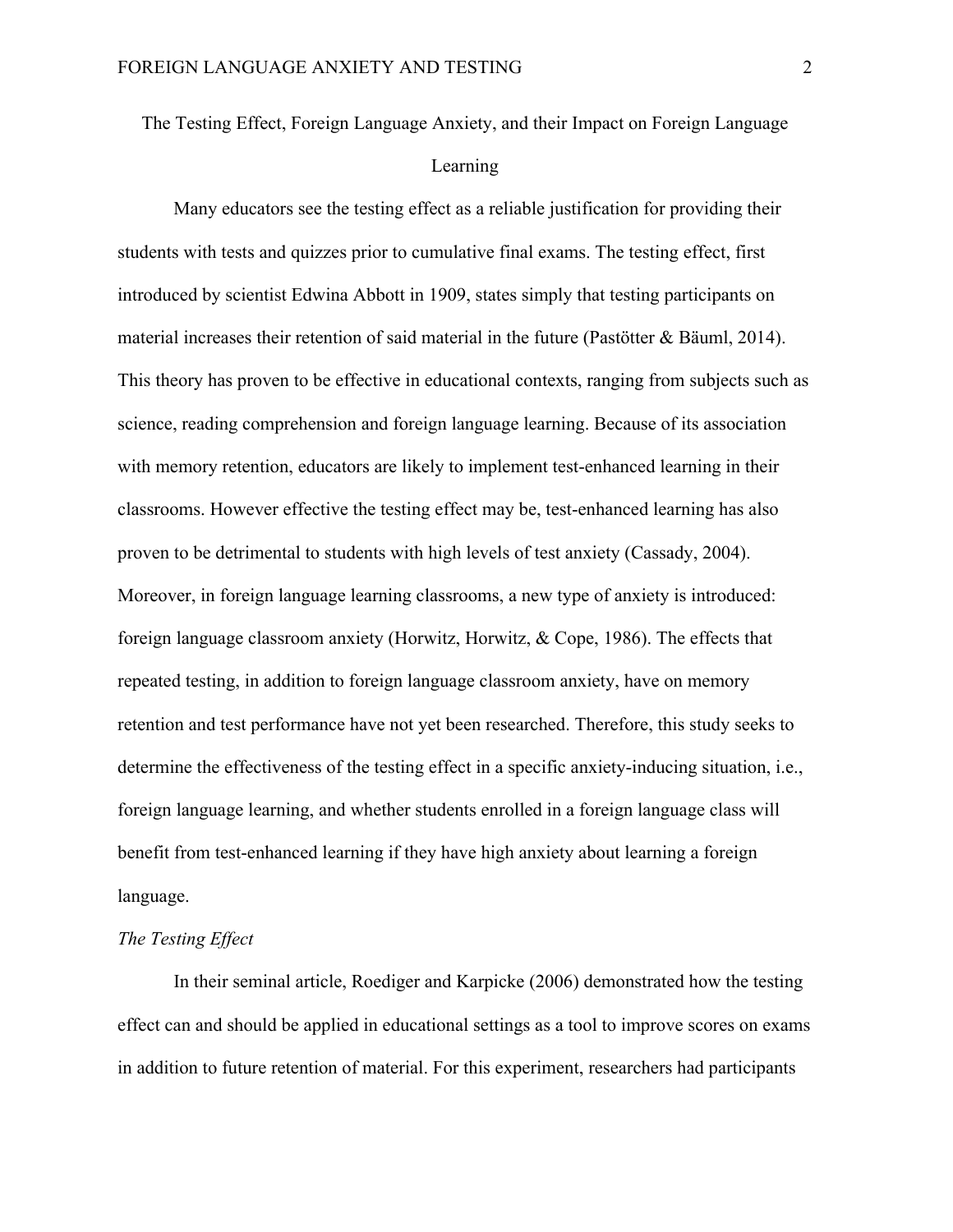study short passages ("The Sun" or "Sea Otters"): in Experiment 1, participants either read the passage and immediately took a test on it (testing condition) or studied it again (study condition) before they took the final test either 5 minutes, 2 days, or 1 week later. In the case of short-term retention (5 minutes), repeated studying proved to be more effective than testing. Yet, in the case of both long-term retention intervals, students who were tested prior to the final test performed better than those who were not. In Experiment 2, participants studied the passage, and either consecutively took three exams about the material (study, test, test, test; STTT), studied the passage two more times and took one test (study, study, study, test; SSST), or studied the passage three more times (study, study, study, study; SSSS) before taking the final test either 5 minutes or 1 week later. The results of Experiment 2 showed that massed practice (SSSS) was more effective for retention in the short term, but testing, especially repeated testing (STTT), helped greatly with retention in longer-term scenarios, even more than a single test session (SSST).

In an educational setting, some forms of quizzing exhibit the benefits of repeated testing more than others. McDaniel, Anderson, Derbish, and Morrisette (2007) performed an experiment in an online course to better understand the generalizability of the repeated testing within an educational setting. Participants within this course took weekly quizzes (including multiple choice and short answer questions) in addition to two unit tests and a final exam, none of which counted for their course grade. Students in the control group were exposed only to the descriptive text, which did not include quizzing. The questions presented to students were worded differently in the quizzes than they were on the unit and final tests. In this experiment, the final test was administered approximately three months after students completed the first quiz. McDaniel et al. (2007) found that the testing effect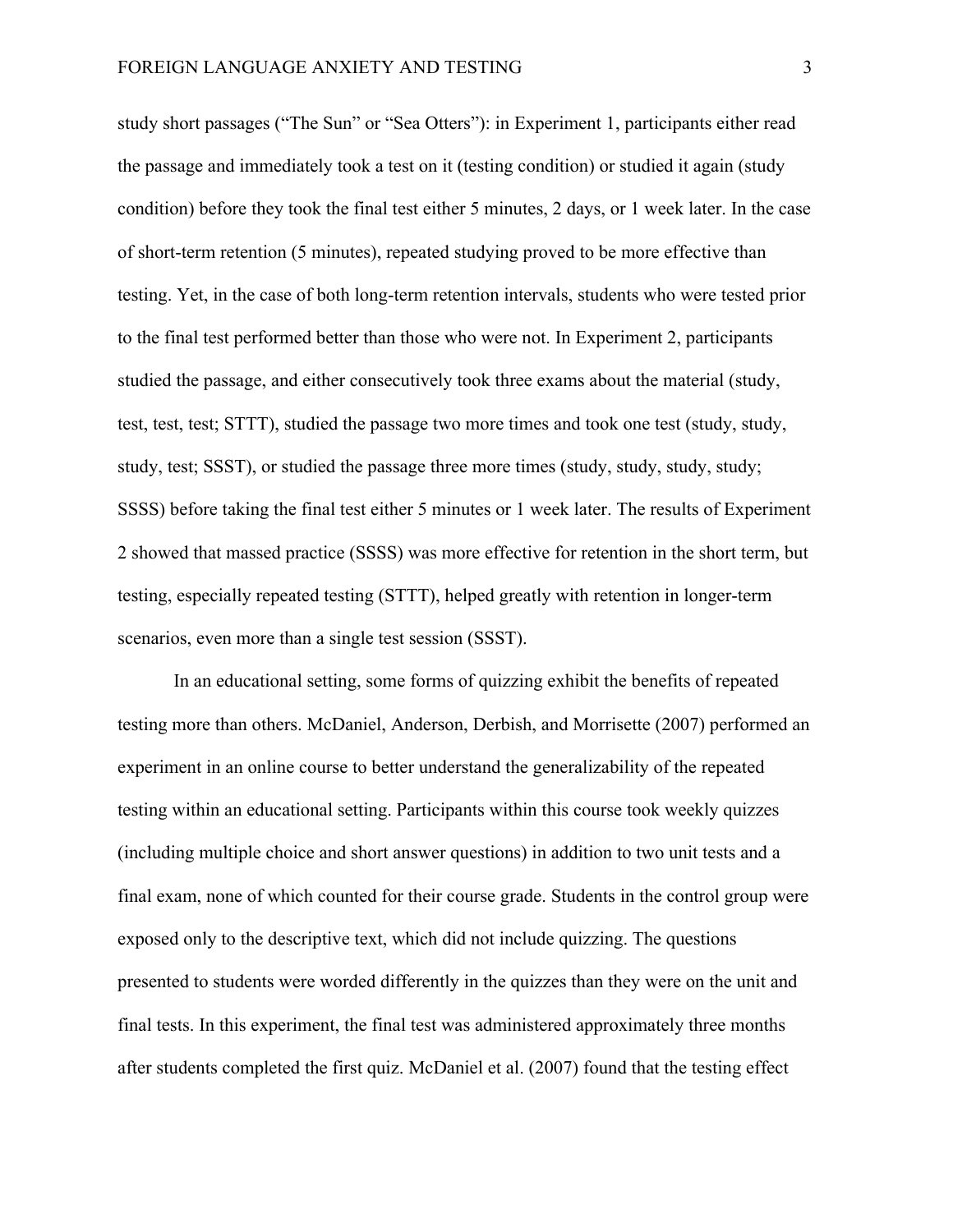was present for short answer questions but not for multiple choice questions and that students in the short answer question group also outperformed students in the control group. They proposed that the testing effect occurred in the short answer questions because short answer questions most resemble recall of material while multiple choice questions and reading-only merely required the recognition of facts. According to McDaniel et al. (2007), the testing effect is contingent on successful retrieval practice (in this scenario, of facts), which occur most when short answers are required of participants.

Feedback also plays an important role in testing and in the testing effect. Jang and Marshall (2018) assigned participants to four conditions based on feedback type: "(1) feedback displaying the original question and four alternative options, including the correct answer (Feedback 1); (2) feedback displaying the original question and the correct answer (Feedback 2); (3) feedback displaying only the correct answer (Feedback 3); and (4) no feedback as the control condition" (Jang & Marshall 2018, p. 111). Participants underwent a multiple-choice test of 100 general knowledge questions, which, depending on the condition, was followed by feedback. Participants returned after two days to complete a final test, which was composed of the same questions that they had been tested on the previous time. From the results of the final test, researchers learned that participants who received feedback performed better on the final test compared to participants in the control condition. However, there was no significant difference between the results of the participants in the feedback conditions. This suggests that feedback, regardless of the way it is given to a participant, is beneficial for the retention of correct answers. Jang and Marshall (2018) speculate that this is the case because "when the correct answer [feedback] is made available, people can integrate that information into memory and improve performance"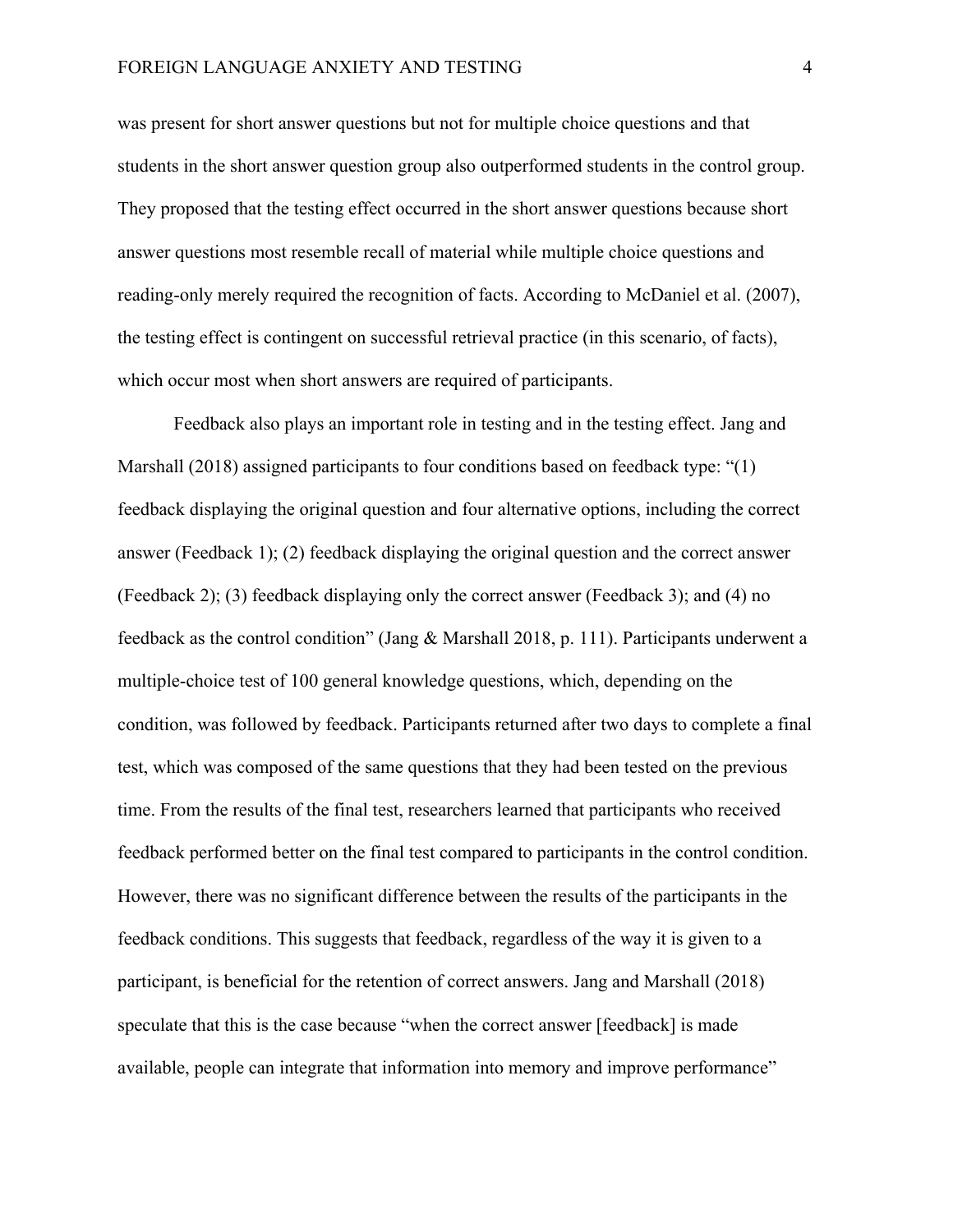(Jang & Marshall 2018, p. 119). Feedback is an important component of testing in an educational environment, and the results of this study suggest that students will perform even better on a final test if they are provided with feedback prior to the final test. *Foreign Language Learning and the Testing Effect*

Research has also consistently validated the testing effect in foreign language learning studies, especially when feedback is presented. One such study is that of Szőllősi, Keresztes, Novák, Szászi, Kéri, and Racsmány (2017). In their study, Szőllősi et al. (2017) examined the validity of the testing effect when the final test occurred in a stressful situation. Participants were exposed to and studied 40 Swahili-Hungarian word pairs. After the initial study of the vocabulary words, participants either restudied or were tested on the material (practice cycle) by typing in the Hungarian word equivalents of Swahili words. Participants in the testing condition were given feedback (the correct answer) for each word pair during the practice cycle. All participants returned to the lab seven days after the initial study phase for a final test, during which participants were exposed to either a stressful or non-stressful (control) task and their stress levels were assessed before and after this task. In the stress condition, participants underwent the Trier Social Stress Task (TSST), which included a 5-minute speech and a 5-minute verbal arithmetic assessment in an effort to induce anxiety. Participants in the control condition performed a control TSST, which did not contain the stress-inducing elements of the TSST in the stress condition but was created to reflect the tasks presented in the traditional TSST without the stressful elements. Then, for the final test of the vocabulary words, participants typed the Hungarian word equivalents for Swahili words. Szőllősi et al. (2017) learned that regardless of stress-condition, participants who were in the testing condition performed better on the final test than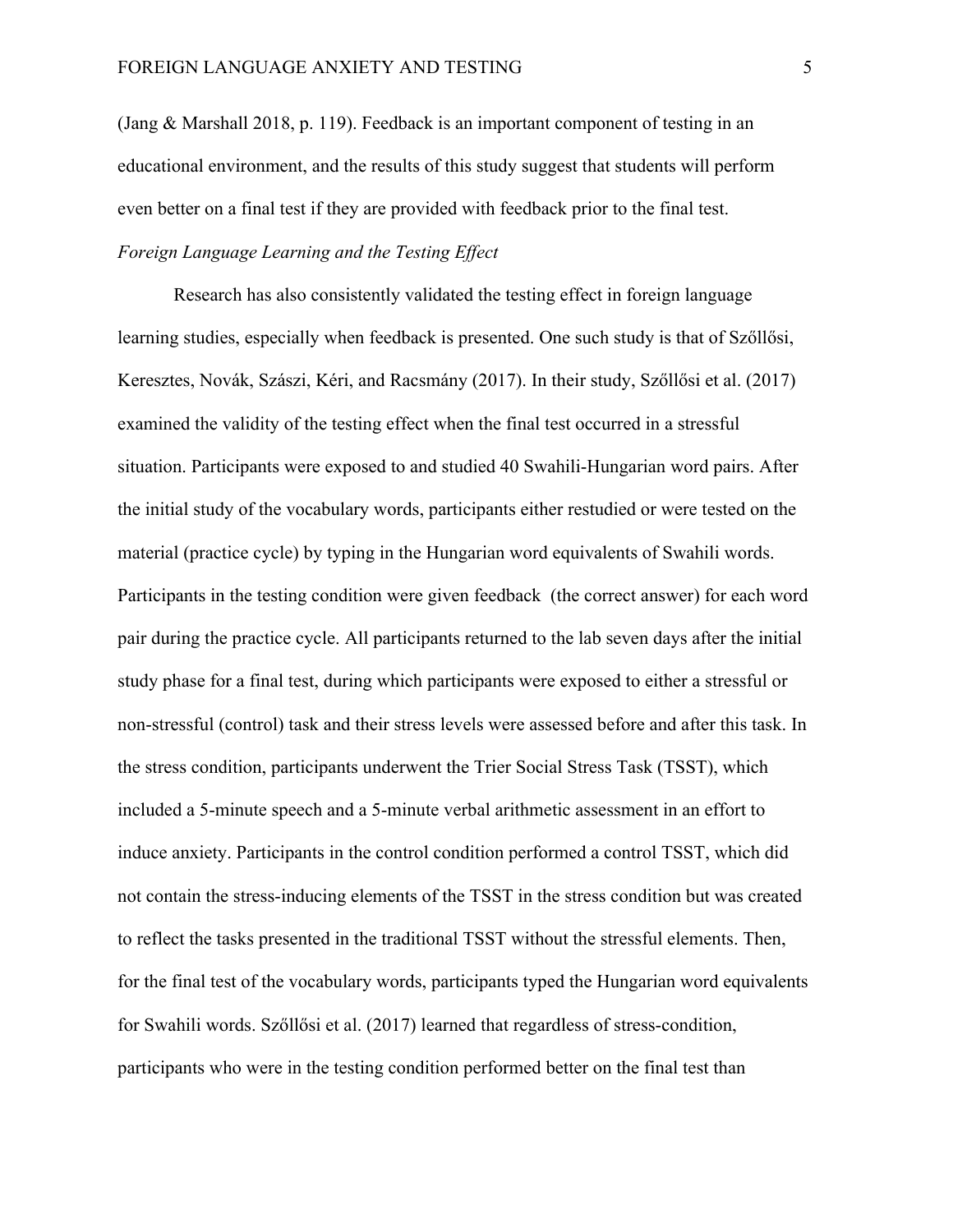participants in the study condition. Moreover, Szőllősi et al. (2017) concluded that the addition of feedback to their study prior to the final test allowed participants to increase their word pair retention during the final test, which is consistent with the findings of Jang and Marshall (2018).

As concluded by Karpicke and Roediger (2008), restudying is less effective than retesting once learners know the translation of a word. In their study, Karpicke and Roediger (2008) had college-aged participants learn 40 Swahili-English word pairs. This experiment had four conditions, the traditional "study" and "test" conditions as well as two word conditions: the words in the list would either be dropped from the word pair list after they were first recalled or would be subject to retrieval practice. One week after the experiment began, participants returned and were given a final test. While there was not a significant difference among the conditions for the amount of words that were recalled during the learning session, during the final session there was a significant difference. According to Karpicke and Roediger (2008), the participants in the test condition and the retrieval practice condition correctly recalled approximately 80% of the word pairs during the final testing stage while in the other studying conditions, students recalled only 33% and 36% of the word pairs. This study demonstrates that although restudying and retesting both may seem to be beneficial to students, retesting is the most effective way to recall learned material over time.

This phenomenon can also be explained by van den Broek, Takashima, and Segers (2013)'s suggestion that testing "involves more effortful" and deeper semantic processing of material and involves more "cognitive effort" than restudying (van den Broek et al., p. 94). This added cognitive effort that testing requires is beneficial for long-term retention. In their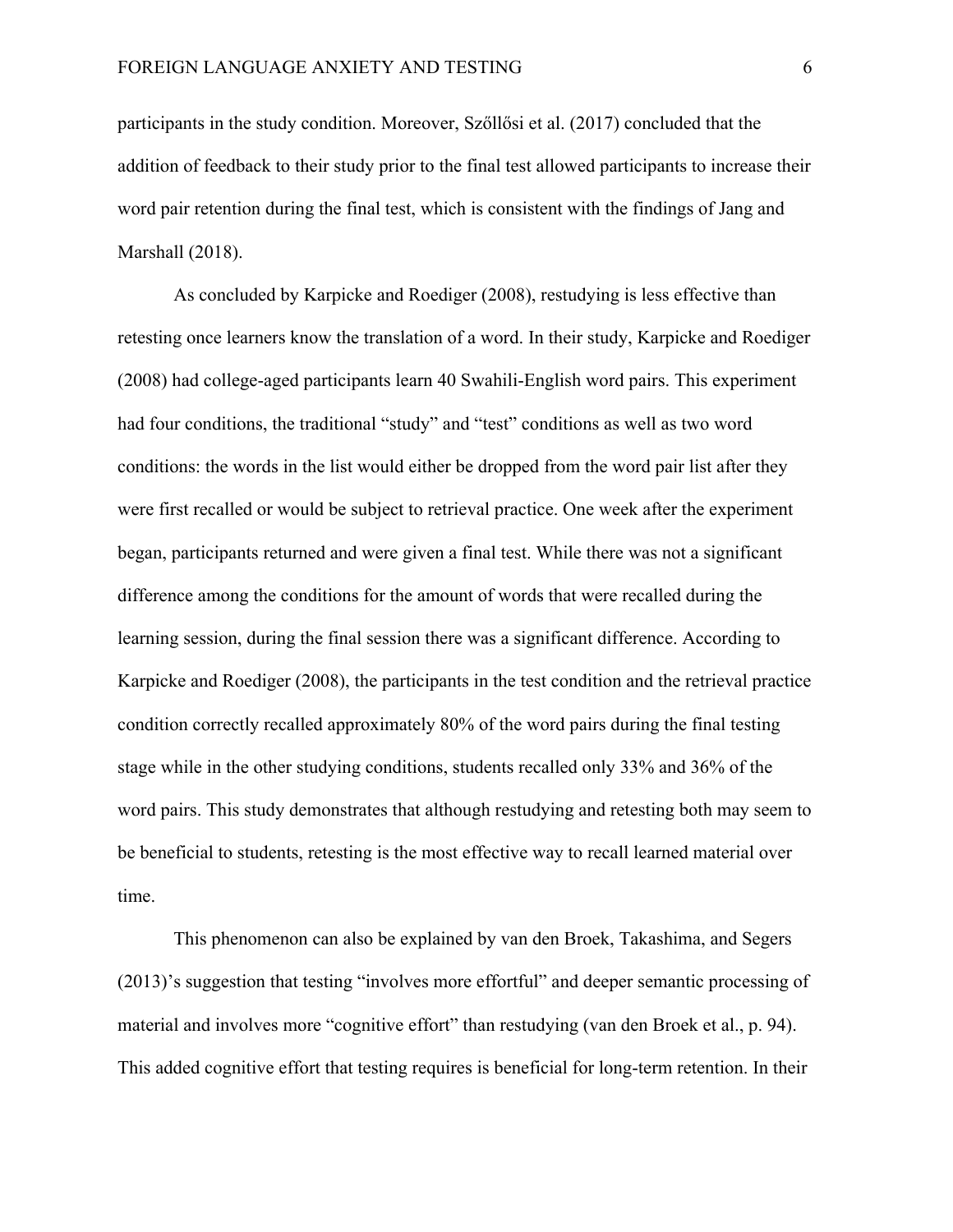study, van de Broek et al. (2013) used fMRI while having Dutch participants either restudy or undergo testing on 50 Swahili-Dutch word pairs (restudy) or Swahili words (testing) that had previously been encoded. Participants were then asked to return after seven days and complete a final computerized memory test wherein they were asked to provide the Dutch translations for Swahili words. Participants more correctly and more quickly answered the final memory test with the Dutch translations if they had been in the group that was tested on the material than the group that had restudied the material. According to van den Broek et al. (2013), higher vocabulary retrieval after testing can be attributed to greater activity to parts of the brain which are associated with semantic processing: the middle temporal gyrus, the inferior parietal lobe, and the inferior frontal gyrus during testing. This brain activity does not occur to the same magnitude during restudying.

Although the testing effect is a phenomenon consistently validated in laboratory settings, it is not often employed in traditional foreign language learning settings, despite the educational benefits it is perceived to provide students. According to Buchin and Mulligan (2019), "the debate over the generalizability of retrieval practice to meaningful educationally valid materials remains ongoing" (Buchin & Mulligan, 2019, p. 2). For example, applying the testing effect in an educational context may also transfer the distractions that students face every day into the results of an experiment. Therefore, Buchin and Mulligan (2019) researched the validity of the testing effect under divided attention. In Experiment 1 of their study, Buchin and Mulligan (2019) exposed 40 participants to 64 Swahili-English word pairs. Participants were divided in two conditions: divided attention (DA) and full attention (FA) and within those conditions participants were assigned a restudy or retrieval condition. Participants in both DA conditions were told to pay attention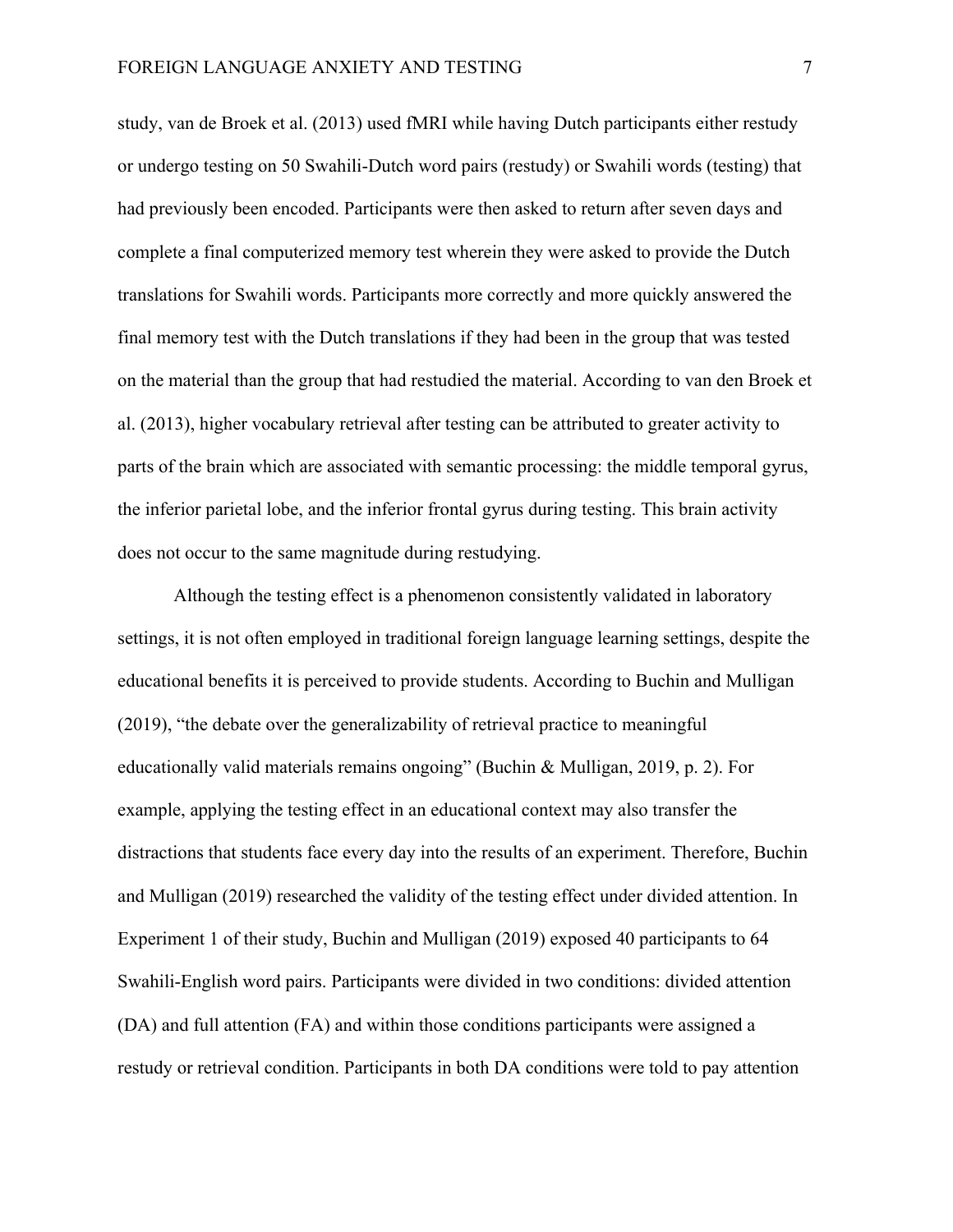to digits (1-9), which played on their headphones once every 1500ms. Each time they heard the digit, they were instructed to use the computer keyboard to press a key to indicate whether the number was even or odd. All participants were instructed to either study or test themselves on the words in two phases: in phase 1, all 64 words were presented, and in phase 2, 16 word pairs were shown at a time, either once or thrice. Participants were asked to read the Swahili words silently but the English translations out loud. Two days later, participants were given a final test. Participants in the retrieval practice condition outperformed their peers in the restudy condition, demonstrating the typical testing effect. However, results indicate that the testing effect was similar for both DA and FA conditions, thus suggesting that the type of attention that one exhibits does not play a vital role in eliciting the testing effect.

A factor that determines a student's benefit from a testing effect may include the students' own self-regulation skillset. Ariel and Karpicke (2018) presented 60 undergraduate students with 20 Lithuanian-English word pairs. Half of the participants were in a "neutral instruction control group" condition and half were in a "retrieval practice group" condition. The researchers explained to the participants in the retrieval practice group the benefits of repeated testing (which they termed repeated retrieval practice) in an effort to induce selfregulated learning, and the participants in the "neutral instruction control group" were only told to memorize the word pairs. Participants were presented with an online program that allowed them to study the word, test themselves on the word, and finally, drop the word from their study pile once they *felt* that they had memorized the word pair. All subjects were given a final test 45 minutes after they had studied and tested themselves on the words. After the final test, researchers learned that students who were told about the benefits of repeated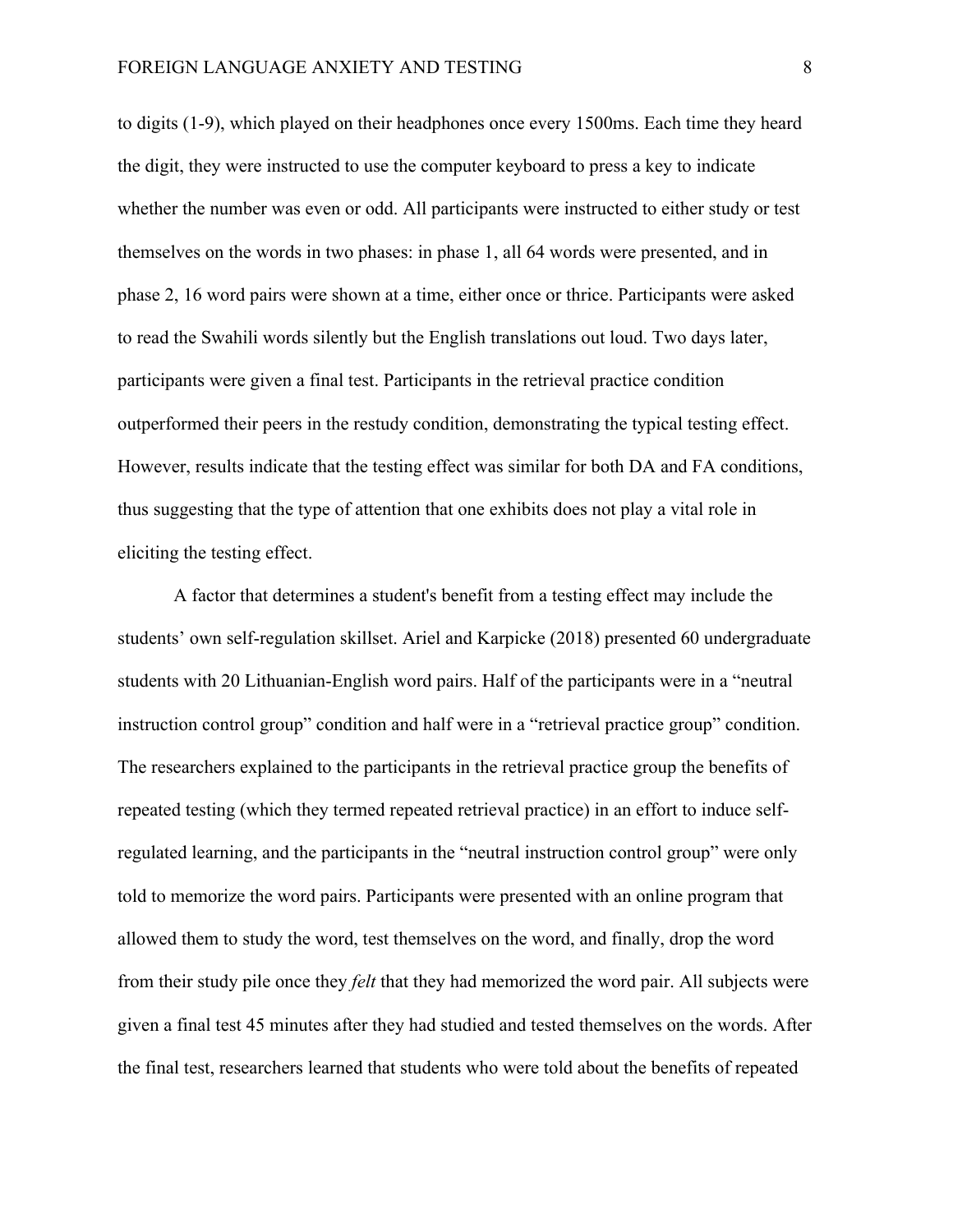self-assessment were more likely to perform repeated retrieval practice on the words, whereas the control group preferred utilizing restudying or dropping the word from their study pile to retrieval practice. Participants who were told of these benefits also outperformed the control group on the final test. This data suggests that when students are made aware of the benefits of the testing effect, they are likely to outperform their peers who were not made aware of these benefits.

In some of the aforementioned studies that tested for long-term retention, the delay between initial and final testing was up to one week (Hinze & Rapp, 2014; Roediger & Karpicke, 2006, Szőllősi et al., 2017). Long-term retention is particularly important in foreign language classrooms because a limited vocabulary or grammar greatly limits how students are able to communicate in the foreign language. In fact, foreign language learning requires a specific type of vocabulary retention. However, many prior studies consider longterm retention as occurring within a single learning session; this is insufficient because "a manipulation that improves 1-week retention from 20 to 40% would still yield failure-level performance on a course exam" (Rawson, Vaughn, Walsh, & Dunlosky, 2018, p. 58). Therefore, it is important to consider the interval between the first and last sessions of studies that focus on the testing effect and whether or not they reflect a traditional classroom-learning environment. Unfortunately, when a study is reflective of a foreign language classroom environment, an additional aspect of foreign language learning can be introduced for the participants: anxiety.

#### *State Anxiety and its Effects on Testing*

For students with test anxiety, their anxiety *is* directly related to the importance of the task if it is an educational assessment. Students with high levels of anxiety may have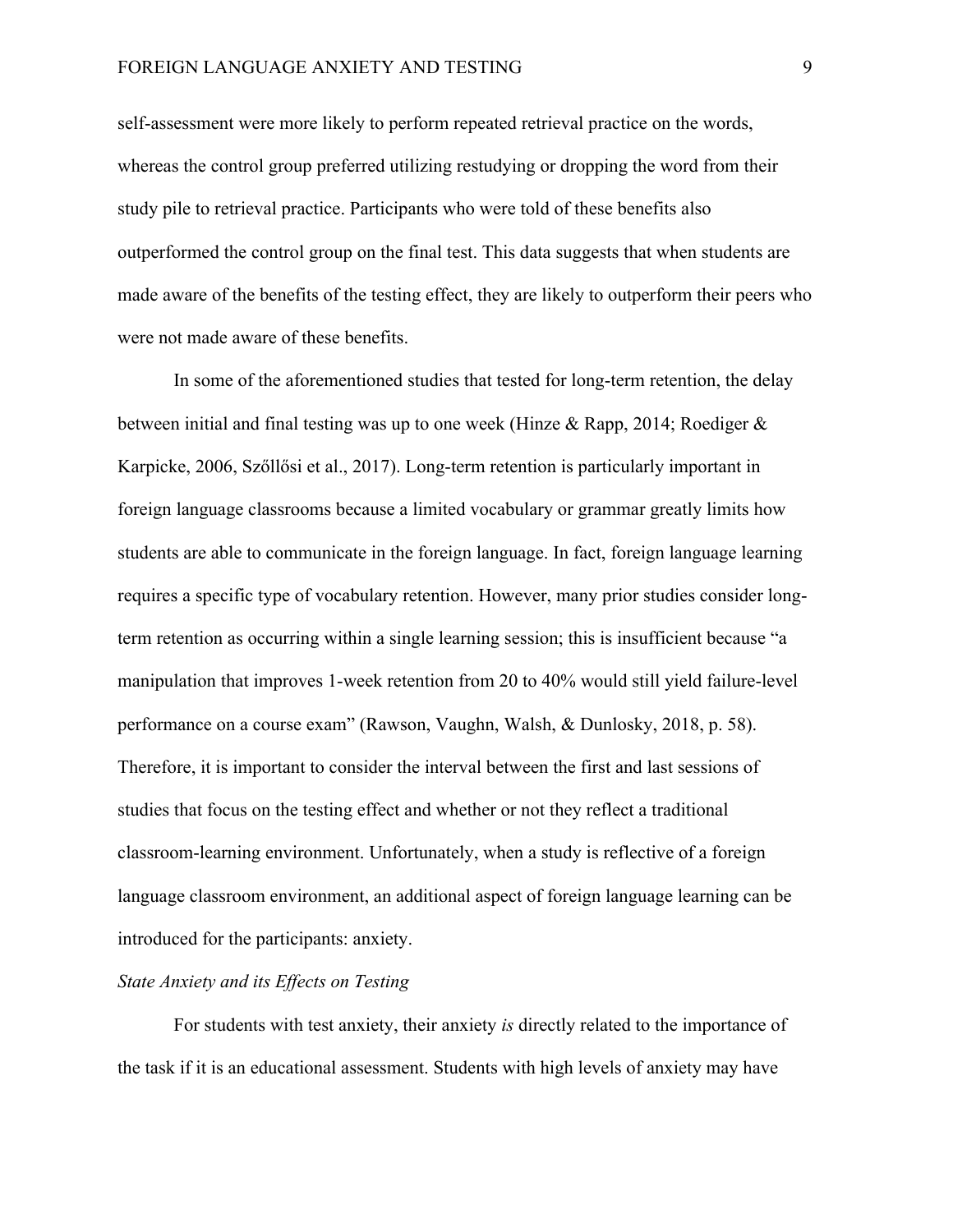adverse experiences with test-enhanced learning and testing in general (Putwain, 2008). Moreover, there is not just one type of anxiety that may be created by testing: rather, there are two main categories of anxiety, trait anxiety and state anxiety (MacIntyre & Gardner, 1994). Trait and state anxiety differ from each other in that trait anxiety is a predisposed condition that occurs in a variety of situations wherein one's anxiety level is higher than what is typical but is relatively stable for the individual (MacIntyre  $\&$  Gardner, 1994). Conversely, state anxiety is a type of anxiety that occurs in *specific* situations. Test anxiety, in addition to foreign language classroom anxiety, is a type of state anxiety. According to Putwain (2008), research indicates that test anxiety differs from general anxiety because it occurs in situations that require evaluation, both due to the potential threat of failure and to the worry of lowered self-esteem.

Hinze and Rapp (2014) conducted an experiment to test the effects that state anxiety has on quiz and test performance by quizzing participants either under low-stake or highstake conditions prior to a final test. Participants in this study were told to study selected topics from a college-level biology textbook. Participants were told after studying that they were eligible to receive a potential \$5 bonus with a catch: Participants in the low-stakes quiz group were told that they would earn the bonus regardless of their performance, whereas participants in the high-stakes quiz group were told that they would receive the bonus only if they and a pre-determined partner performed better on the quizzes than the university average. After seven days, all participants were told that they would be receiving the \$5 bonus. Subsequently, they completed the final test, which consisted of novel (but related) multiple-choice items that focused on the transfer of material retention and comprehension. While performance on the quizzes was relatively equivalent for participants in the low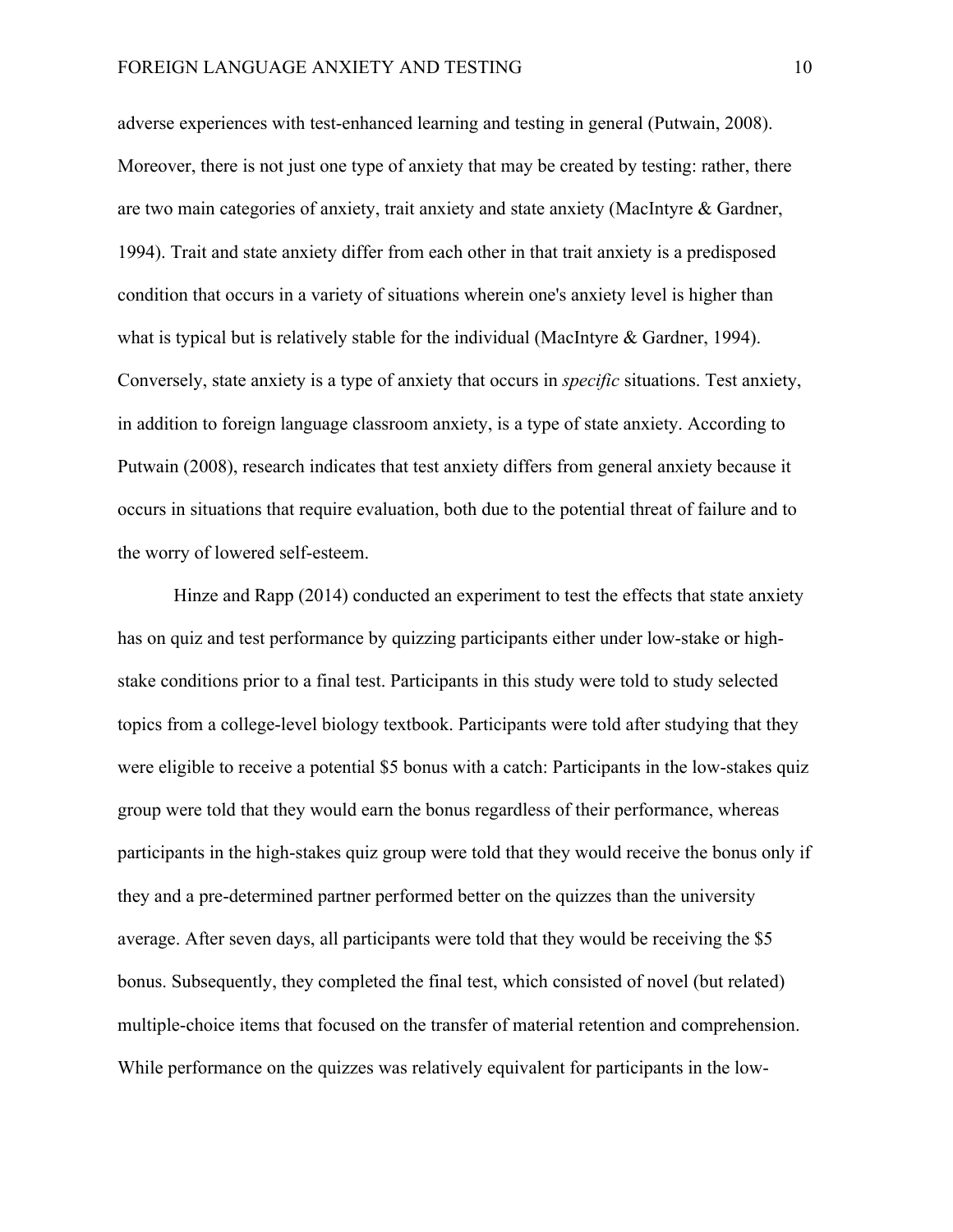stakes and high-stakes quizzing conditions, performance on the *final test* was significantly worse for participants in the high-stakes quizzing condition, despite the assurance that all participants would receive the \$5 bonus. Participants in high-stakes stress condition performed worse than the participants in the low-stakes stress condition. Hinze and Rapp (2014) predicted a learning disruption hypothesis, which states that participants who experience pressure during quizzing sessions, regardless of their performance on the quizzes, will perform worse on the final test than they would without the added pressure. Presumably, the low-stakes quiz group learned the material without added stress, and therefore performed *better* on the final test than their high-stakes counterparts who learned the material with added stress, suggesting that stress has an inverse relationship with final test performance.

While students with high cognitive test anxiety consistently perform worse at the testing stage than their low anxiety counterparts, research suggests that repeated testing has been shown to reduce students' self reported anxiety when the tests are low-stakes, or rather, do not count for a significant part of a student's grade (Cassady, 2004; McDaniel, Agarwal, Huesler, McDermott, & Roediger, 2011). In their study, McDaniel et al. (2011) created quizzes for middle school students within a science classroom prior to learning material, after learning the lesson, and one day before their unit exam. Quizzes counted for a low proportion, 10%, of the students' final grade in class. According to McDaniel et al. (2011), unit exam scores increased from an average of 79% to greater than 90%, demonstrating the testing effect. Furthermore, 64% of students responded via self-report that the frequent quizzing had reduced their anxiety levels prior to taking their unit exam. *Foreign Language Anxiety and its Relationship to Language Learning*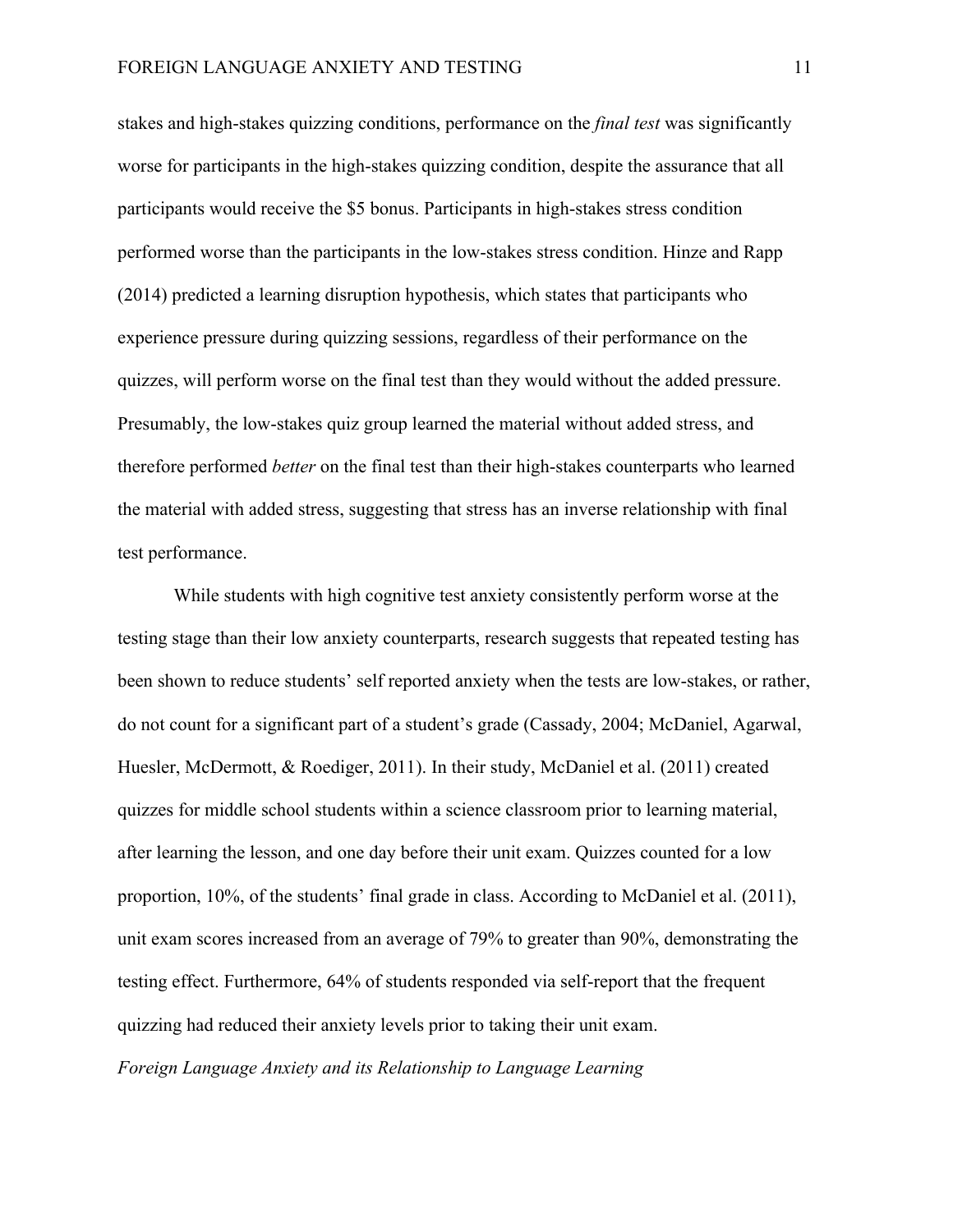Anxiety plays a significant role during foreign language learning. Thought of as a "profoundly unsettling psychological proposition" by researcher Alexander Guiora, foreign language learning is well known to produce anxiety in nonnative speakers (Horwitz et al., 1986, p. 126). Anxiety in general is known to negatively affect performance, but Horwitz et al. (1986) set out to further understand the anxiety that is associated with foreign language learning specifically. The researchers first focused on anxieties related to foreign language learning, which include the apprehension of communicating in a foreign language, test anxiety, and the "fear of negative evaluation" (Horwitz et al., 1986, p.127). Horwitz et al. created the Foreign Language Classroom Anxiety Scale (FLCAS), which is an in-depth selfreport of anxiety specific to foreign language learning. According to FLCAS, a score of 33- 75 indicates low levels of foreign language classroom anxiety, a score of 76-119 indicates moderate levels, and a score of 120+ indicates that an individual has a high level of foreign language classroom anxiety. Horwitz et al. (1986) concluded that anxiety is an applicable emotion to the majority of students in beginning language classes. Moreover, Horwitz et al. (1986) suggested that if students feel less test anxiety and foreign language classroom anxiety in their foreign language classrooms they would perform better on exams.

These assertions are supported by the results found by Gardner and Gardner (1997), who recruited participants from a five-week intensive second language summer program in Canada. Participants were students between grades 9-12. Students self-reported their French language proficiency and had their oral proficiency determined via speech samples by researchers at the beginning of the study. Students also self-reported for 23 questions in evaluative questionnaires (including ones about anxiety) and assessed their French proficiency with the remaining 8 questions. The results suggest that beginner French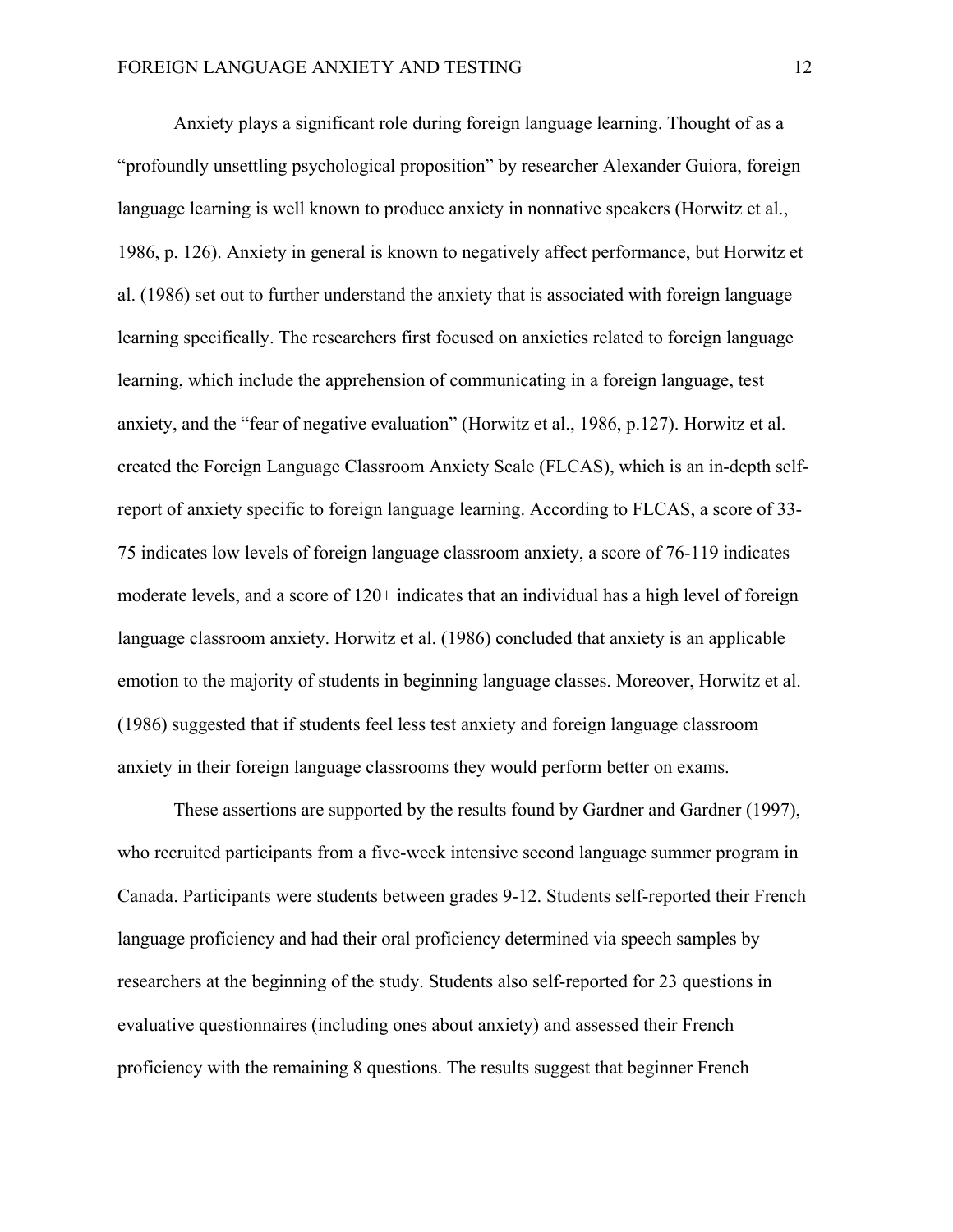students were significantly more anxious than intermediate students (who were, in turn, more anxious than advanced students). Gardner and Gardner (1997) proposed that there is an inverse relationship between anxiety about speaking French and an individual's proficiency/training in French.

Foreign language anxiety may be distinctive from test anxiety, although test anxiety is a component of FLCAS. Salehi and Marefat (2014) explored whether there was any relationship between foreign language anxiety, test anxiety, and foreign language exam performance. Salehi and Marefat (2014) recruited Pre-Intermediate 1 EFL students at the Iran Language Institute, Karaj Branch, as their participants. Participants were first asked to self-report their level of anxiety using the FLCAS developed by Horwitz et al. (1986). In this questionnaire, participants were asked to report their "feelings and attitudes about their English class" (Horwitz et al., 1986, p. 934). Participants were also asked to self-report their test anxiety levels with the Test Anxiety Scale (Sarason, 1975). This questionnaire was used to determine participants' feelings about any upcoming exams and was therefore not specific to their English class. Salehi and Marefat (2014) found that there was a negative relationship between foreign language anxiety and test performance on the students' Pre 1 English final exam. The researchers found that the relationship between test anxiety and foreign language test performance was negative as well. Finally, Salehi and Marefat (2014) found evidence that there was a positive relationship between foreign language test anxiety and test anxiety; they suggest that this may be due to the fact that participants responded to the Test Anxiety Scale specifically about their experiences with foreign language testing rather than to any class in which they had a test.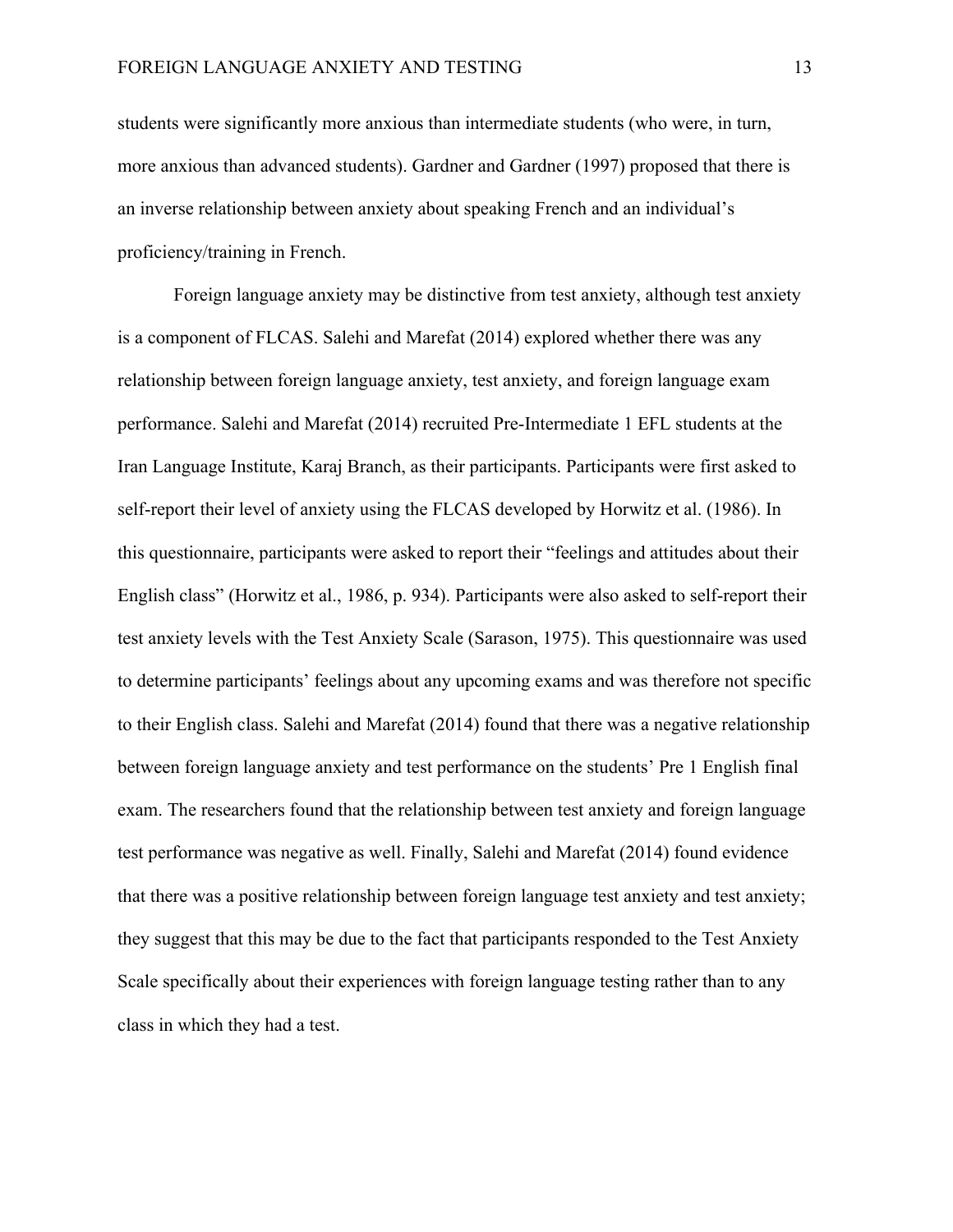Conversely, results from a study which examined the correlation between foreign language learning anxiety, test anxiety, and academic performance, suggest that foreign language classroom anxiety and test anxiety are distinctive in terms of students' language achievement. Cakici (2016) recruited participants learning English as a foreign language from the Ondokuz Mayis University in Turkey. Cakici (2016) measured participants' test anxiety using the Test Anxiety Inventory (Spielberger, 1980), and participants' foreign language classroom anxiety was measured by using FLCAS. Then, Cakici (2016) measured participants' academic language performance by averaging their scores at the end of the year; a score of 60 or above indicated achievement in English, while a score of 59 or below indicated poor performance in English. There was a positive correlation between foreign language class anxiety and test anxiety; however, they differentially correlated with academic achievement. While there was not a significant correlation between test anxiety and academic achievement, there was a significant negative correlation between foreign language classroom anxiety and academic achievement. These results may suggest that test anxiety and foreign language classroom anxiety are distinct when it comes to student academic achievement and that foreign language classroom anxiety may be a better predictor of academic achievement than generalized test anxiety.

Learning vocabulary is integral in foreign language learning at the beginner stage of a foreign language. MacIntyre and Gardner (1994) aimed to address the role that induced anxiety plays in vocabulary retention and performance. To do so, researchers *filmed* participants as they learned and demonstrated their knowledge of English-French noun-pair associations in order to incite anxiety within the participants. Participants, who were students in first-year French courses at the university level, were told that the words they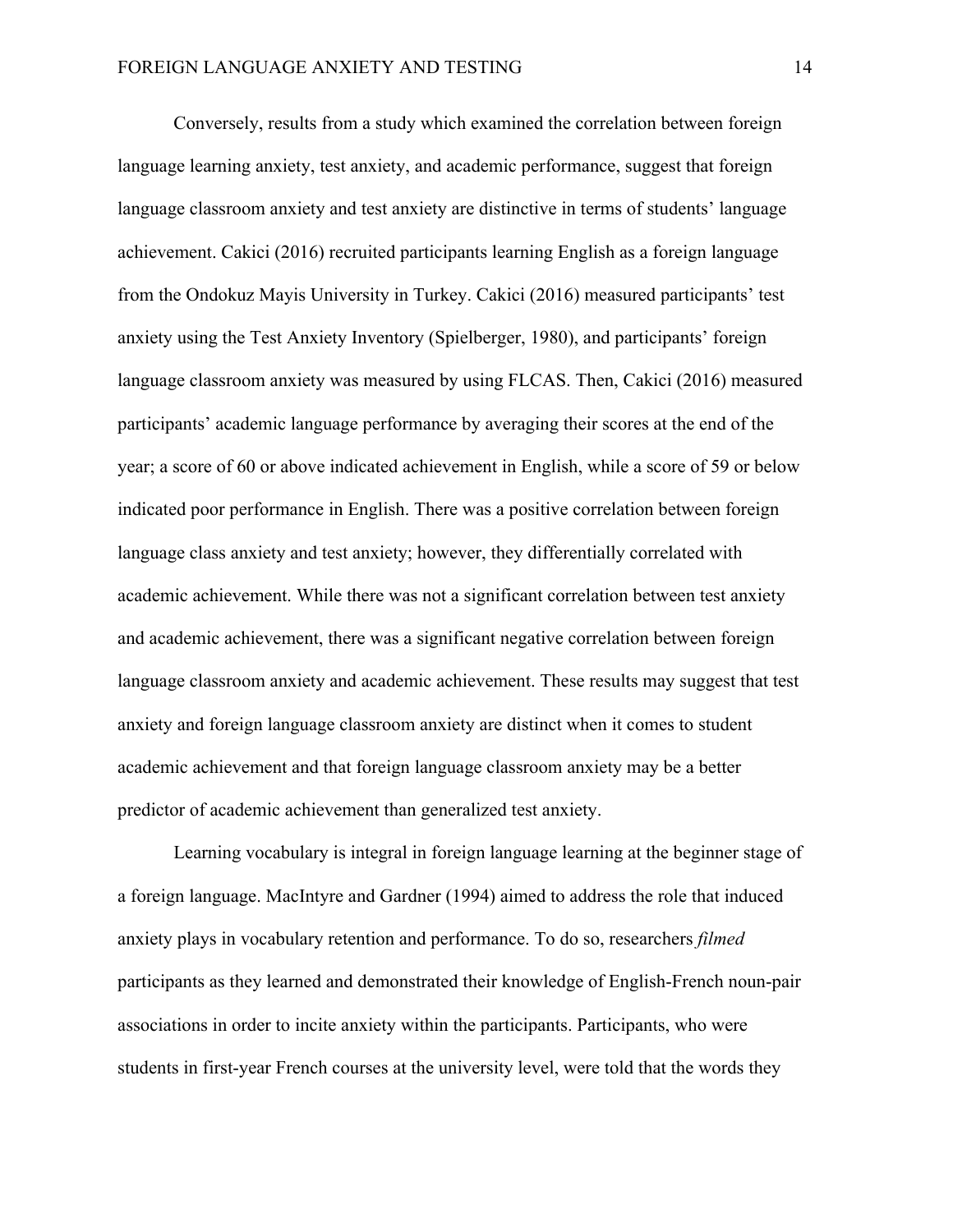would be learning would be used later on in the study. Participants were split into four groups, which consisted of three groups that were each exposed to a camera beginning at one specific time point: prior to "the input", during "processing", or at the "output stage of learning, respectively". The control group was never exposed to the camera. The input stage required participants to view a French noun on a computer, the processing stage required the participant to view the French noun paired with an English translation, and the output stage of learning required participants to type the French noun when given the English translation. Prior to the experiment, participants were presented with scales to self-assess their anxiety levels during the input, processing, and output stages of the experiment. The results indicated that participants were most anxious immediately following the advent of the camera regardless of the stage at which the camera was introduced. Participants' performance on typing the French equivalent of an English word decreased for participants in each of the three stages who had "most recently had [their] anxiety aroused", although performance was worst following the advent of the camera at the input stage (MacIntyre & Gardner, 1994, p. 15). This may suggest that there is a negative relationship between the advent of a stressor that induces state anxiety and test performance. Although this study did not differentiate between general anxiety and foreign language classroom anxiety, it models the negative effects that anxiety can have on students' learning and subsequent performance on tests.

The role that foreign language anxiety plays as the testing effect occurs is not well documented. Although anxiety can sometimes serve as necessary motivation for students to perform well, anxiety caused by either foreign language learning or by testing can be detrimental to students' learning and future retention (Salehi & Marefat, 2014). Simply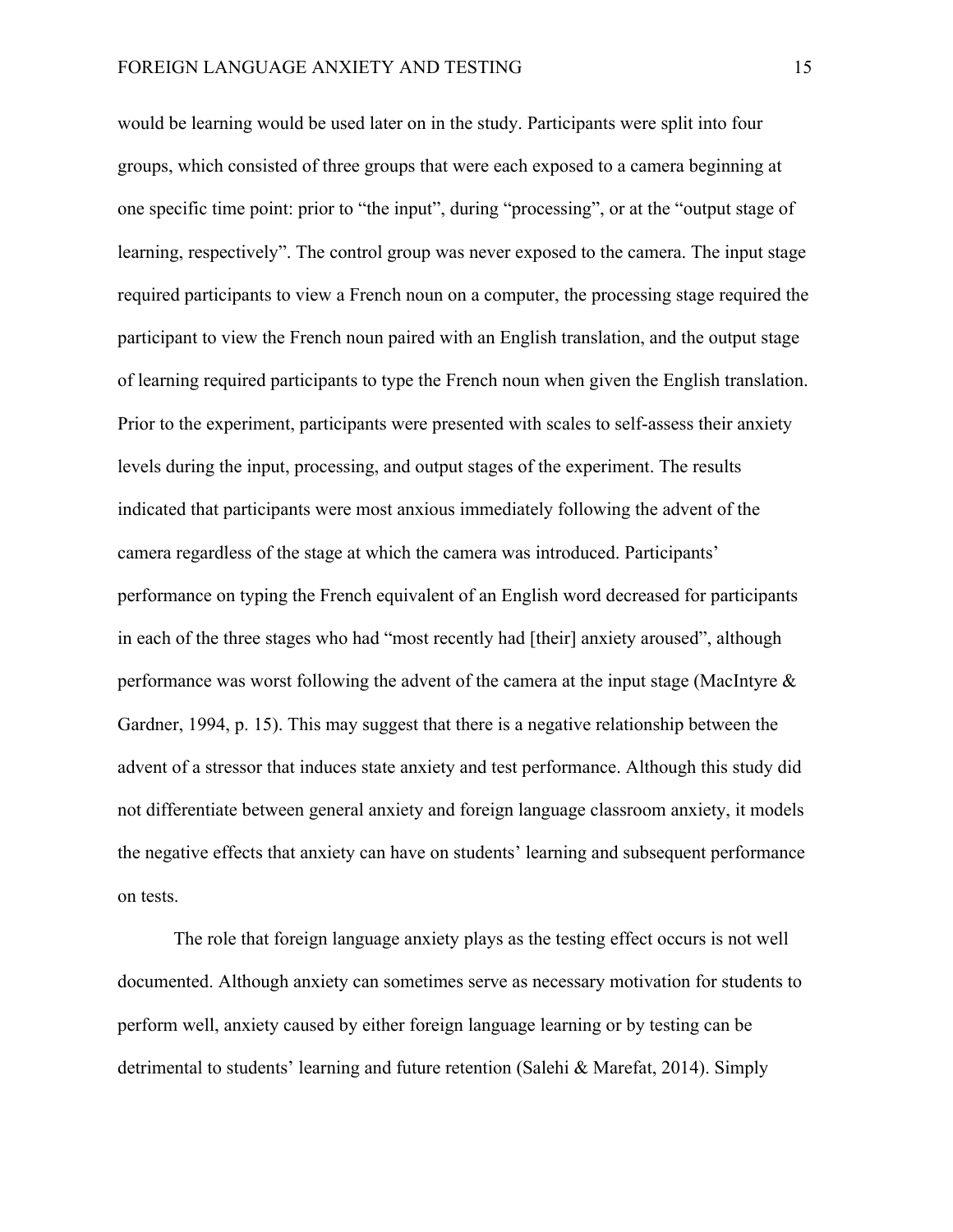"coping with such anxiety uses valuable mental resources that could otherwise be better used to meet the cognitive demands of the task at hand, hence leading to poor task performance" (Mok & Chan, 2015). Moreover, according to Horwitz et al. (1986), even when students receive the same grade on an exam, an anxious student will likely have studied less efficiently due to their anxiety (and subsequently spend more time studying) than one who is less anxious.

However, there are outside factors that may increase a students' level of anxiety in a foreign language classroom. Linguistic familiarity with foreign languages may play a role in determining students' anxiety levels (Dewaele, 2007). For example, as a language with Latin roots, English shares more linguistic similarities to French than it does with a Semitic language like Arabic. In terms of ease of learning, languages with cross-linguistic similarities aid in comprehension, production, and understanding sentence structure/grammar (Ringbom, 2007). Languages with zero relation, however, do not aid with these factors; rather, learners must take longer to learn the alphabet and will not be able to transfer the vocabulary and grammar from their L1 to their L2. However, research also suggests that previous experience with *any* foreign language can impact one's level of anxiety about communicating in a different foreign language. Dewaele (2007) asked monolingual, bilingual, trilingual, and polyglot speakers of various languages to rate their communicative and foreign language production anxieties on a scale of one to five. Monolinguals and bilinguals experienced the highest rates of foreign language anxiety while trilingual speakers and polyglots experienced significantly less anxiety during foreign language production. Although this study did not control for the languages that people were fluent in, it suggests that multilingual students may be less anxious about foreign language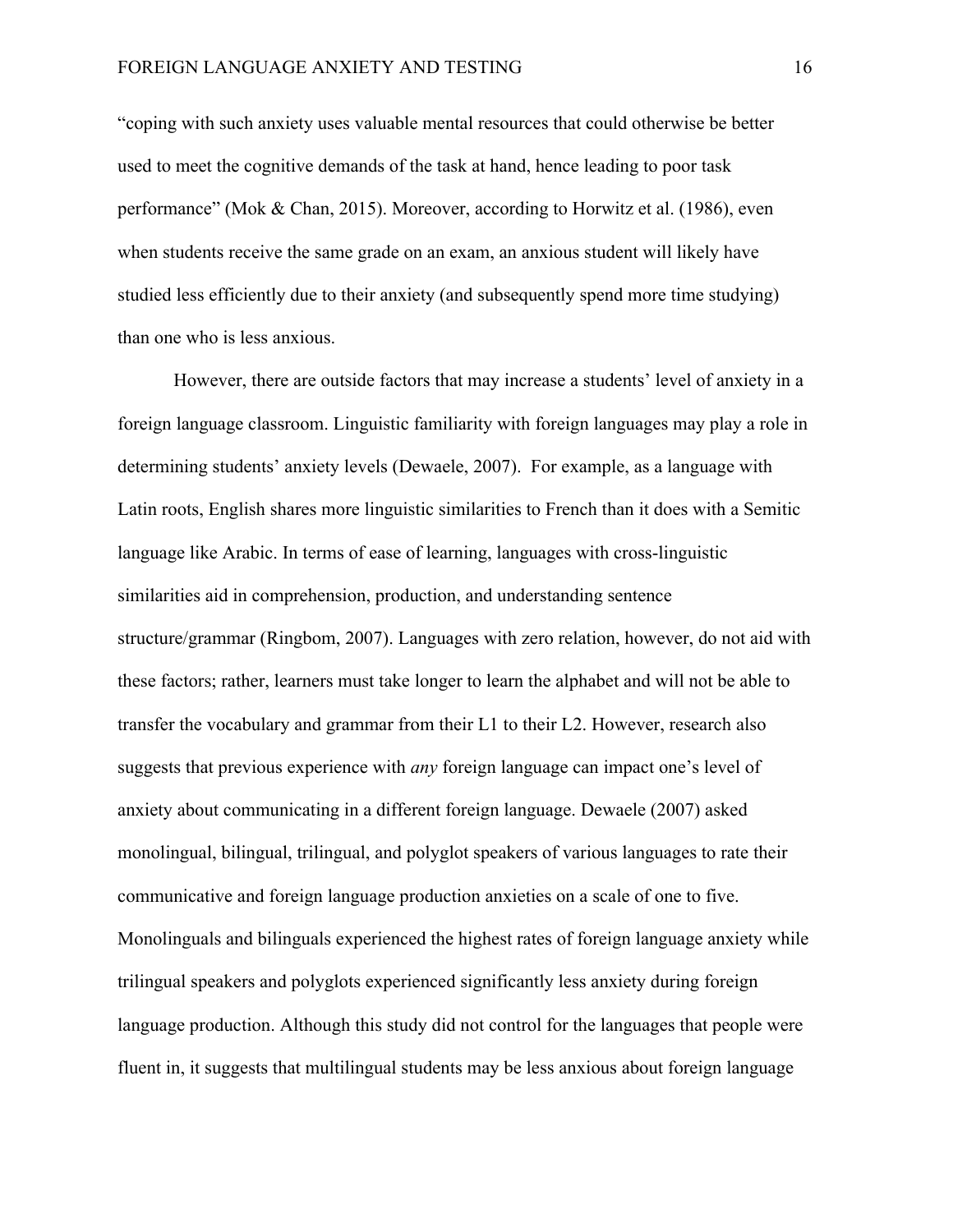learning than their monolingual peers by virtue of their experience with other foreign languages.

The hypothesis for this experiment is that the testing effect will occur for students with lower levels of foreign language classroom anxiety but will not occur for students with higher levels of foreign language classroom anxiety. If this hypothesis is supported, educators might be motivated to modify their methods of testing to be more inclusive and beneficial to students who are prone to higher levels of anxiety in their foreign language classrooms.

#### **Method**

#### **Participants**

Participants recruited for this study were students enrolled in introductory foreign language classes at the Claremont Colleges, specifically Introductory French and Introductory Arabic. Both Introductory Arabic and Introductory French were offered in the Fall of 2019 at 10am and 11am, and one additional Introductory French course was offered at 1:15-2:05pm. Introductory French was also offered in the Spring of 2020 at 11-11:50am. Students were recruited specifically from these classes to participate in this study. Participants were compensated for their participation with \$10 for attending the first session and \$5 for attending each subsequent session. A maximum of \$25 was given for completing this study. Participants with prior foreign language exposure or cross-linguistic exposure were not excluded from this study. Participants initially were comprised of 33 college-age students (29 female, 4 male), but only 12 completed all four sessions and 4 completed three of the four sessions (Sessions 1, 2, and 4), resulting in 16 participants (12 female, 4 male) to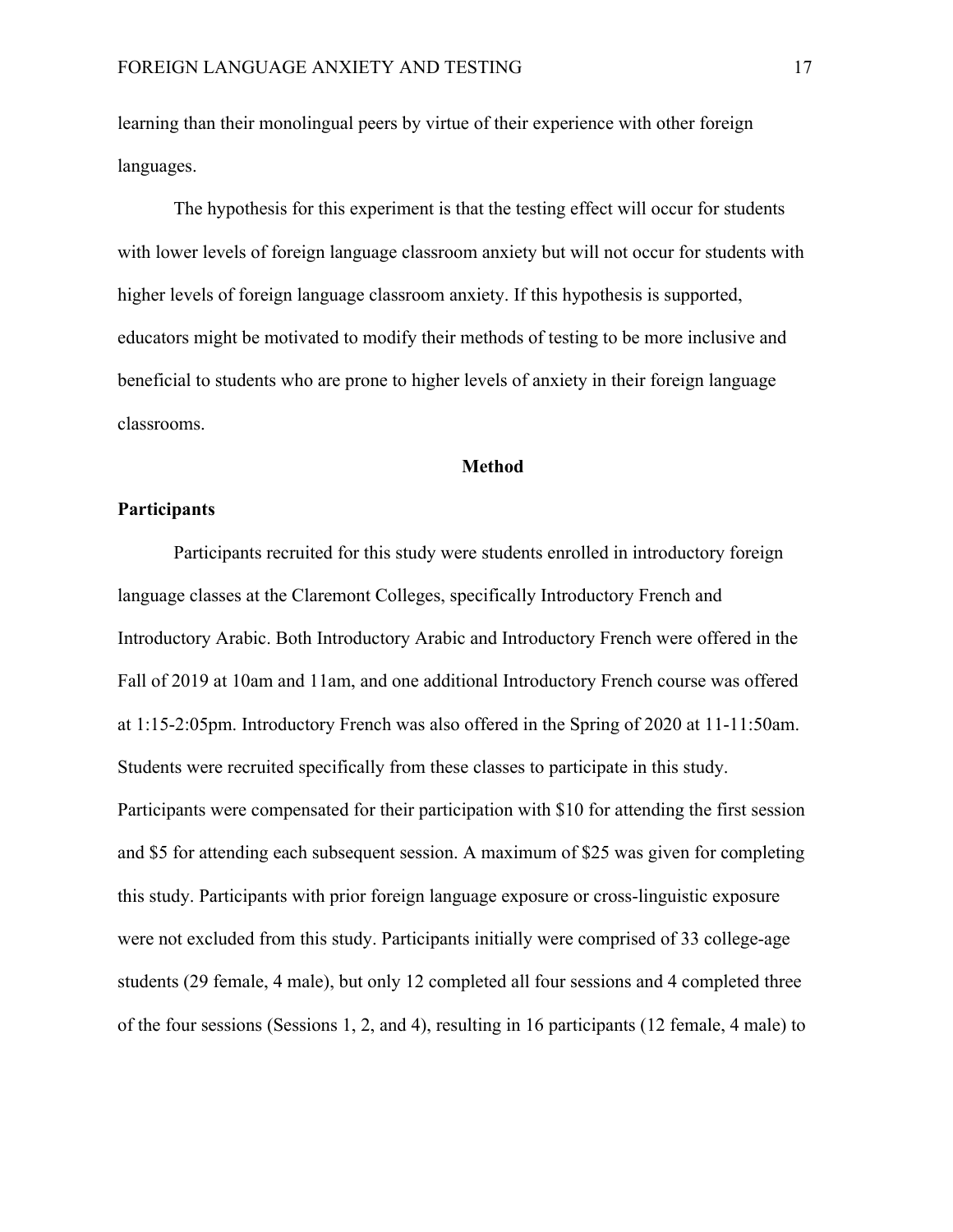be included in the analysis. Half were Introductory French students and half were Introductory Arabic students.

#### **Materials**

All participants responded to the questionnaires electronically, and each student was assigned an identification number between 1 and 33 so that they could be referenced anonymously throughout the experiment.

Prior to beginning the experiment, all students completed the following two selfreport measures:

1) A modified Language Experience and Proficiency Questionnaire (LEAP-Q; Marian, Blumenfeld, & Kaushanskaya, 2007; see Appendix A) about the participant's language history and familiarity with their L1 and target foreign language. This questionnaire differentiates between languages that have been acquired in a home environment or learned in a classroom environment.

2) The modified Foreign Language Classroom Anxiety Scale questionnaire (Horwitz, 1986; see Appendix B), which assesses participants' baseline foreign language classroom anxiety levels. Participants were categorized into two anxiety groups, higher or lower anxiety, based on their responses to this questionnaire. Horwitz (1986) determined the anxiety cutoffs for FLCAS such that scores of 33-75, 76-119, and 120-165 traditionally referred to low anxiety, moderate anxiety, and high anxiety participants, respectively. The lowest and highest anxiety score in this experiment were 66 and 149 with a median score of 93. Therefore, the anxiety cutoffs for this study changed to a score below 93 signifying a lower anxiety participant and a score of 93 or above signifying a higher anxiety participant.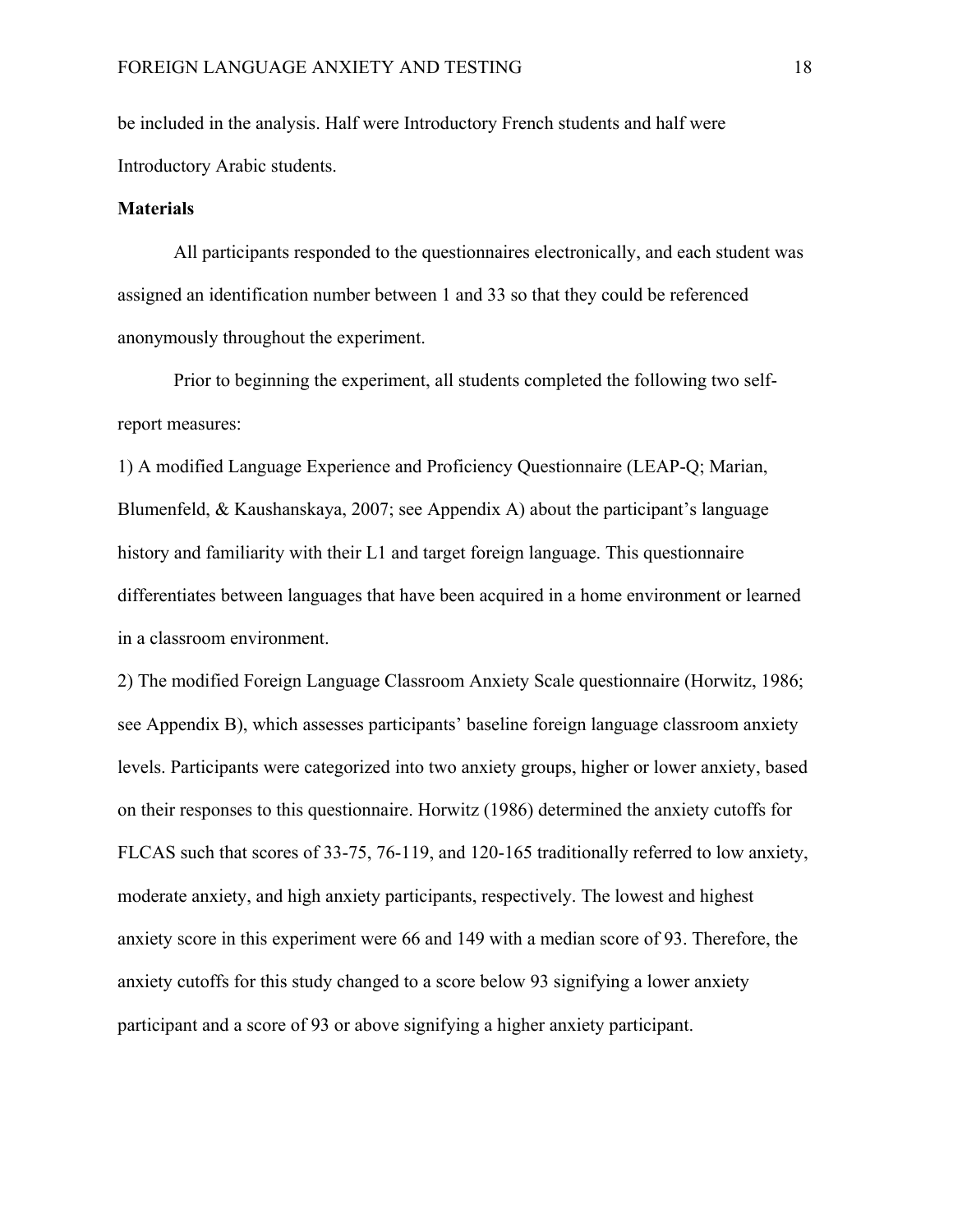The vocabulary included in this study included 40 French/Arabic-English translation pairs that had not been taught prior to this experiment (see Appendix C). Moreover, the vocabulary assessment that students underwent exclusively contained words that were not cognates in other languages. This means that in the French condition, vocabulary words used in testing included word pairs like "nuage/cloud" or "papillon/butterfly" because they do not have cognates similar to Latin-based words. This was inherently a simpler feat in Arabic because fewer students had prior exposure to Semitic languages. However, Arabic vocabulary words were controlled for in terms of cognates in the same way that French words were.

#### **Procedure**

The design of this experiment was a 2 (Foreign Language Classroom Anxiety: low, high) x2 (Learning Condition: SSST (study, study, study, test), STTT (study, test, test, test) between-subjects design. Participants were randomly assigned to either SSST or STTT learning conditions so that half of the participants in each anxiety group were given SSST and half were given STTT. Participants were asked to complete four sessions, each of which was spaced one week apart. Cumulatively, there were 21 days between Session 1 and Session 4.

During Session 1, all participants were exposed to the 40 word pairs one at a time via computer using a Qualtrics survey, where each pair was shown for 45 seconds for a total of 30 minutes. Participants were instructed to study each pair with the goal of the exercise to remember as many vocabulary words as possible. Sessions 2 and 3 in the SSST condition consisted of participants studying the word pairs for a maximum of 45 seconds on the same Qualtrics survey, although they had the option to press a key to move forward after viewing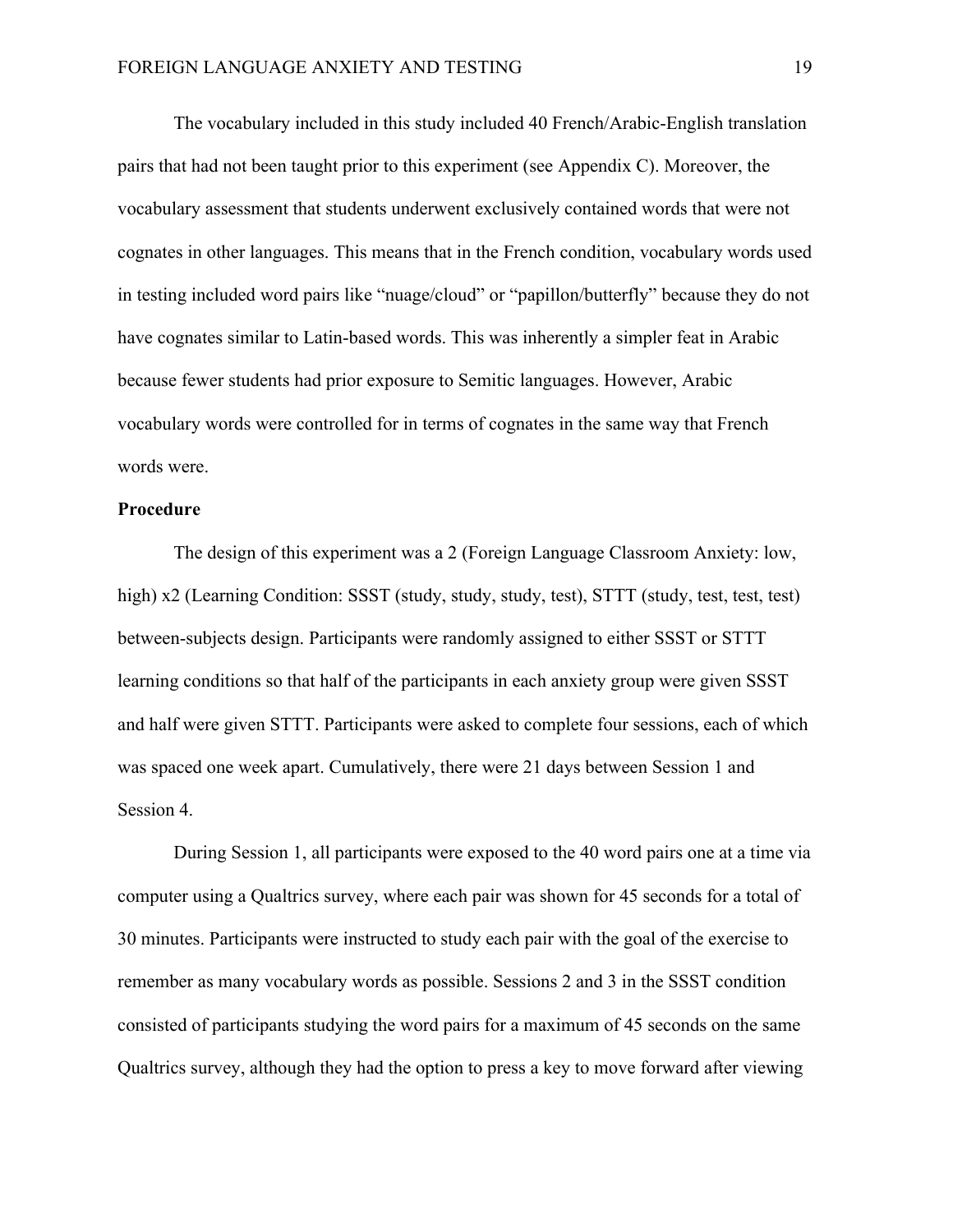a word for 35 seconds. For the STTT conditions in Sessions 2 and 3, participants were tested using a Qualtrics survey, where a French or Arabic word was presented, and they had a maximum of 30 seconds to type in the English translation for each question. Regardless of participant response, feedback was given by displaying the correct answer for 10 seconds after the 30-second maximum typing period had passed. Because participants in the STTT condition were able to press a key before the 30 seconds had passed, they were therefore exposed to each foreign language word for a *maximum* of 40 seconds. At the end of each session, regardless of condition, participants reported their anxiety levels on a scale between  $0 - 5$ .

The first session lasted one hour, and the subsequent three sessions lasted for approximately half an hour. After the final session, participants were debriefed and thanked for their participation.

#### **Results**

#### *Recall of Foreign Language Vocabulary*

A univariate ANOVA with Learning Condition (SSST, STTT) and Anxiety Type (lower, higher) as between-participants variables was conducted on percent correct recall of foreign language vocabulary in Session 4, the final session. Means and standard deviations from this analysis are shown in Table 1.

| Anxiety<br>Type | Condition   | M     | SD    |   |
|-----------------|-------------|-------|-------|---|
| Higher          | <b>SSST</b> | 12.50 | 7.07  |   |
| Lower           |             | 47.92 | 18.53 | n |
| Higher          | <b>STTT</b> | 49.17 | 7.22  | 3 |
| Lower           |             | 38.00 | 30.07 |   |

*Table 1.* Percent correct recall of foreign language word pairs in Session 4 as a function of Learning Condition and Anxiety Type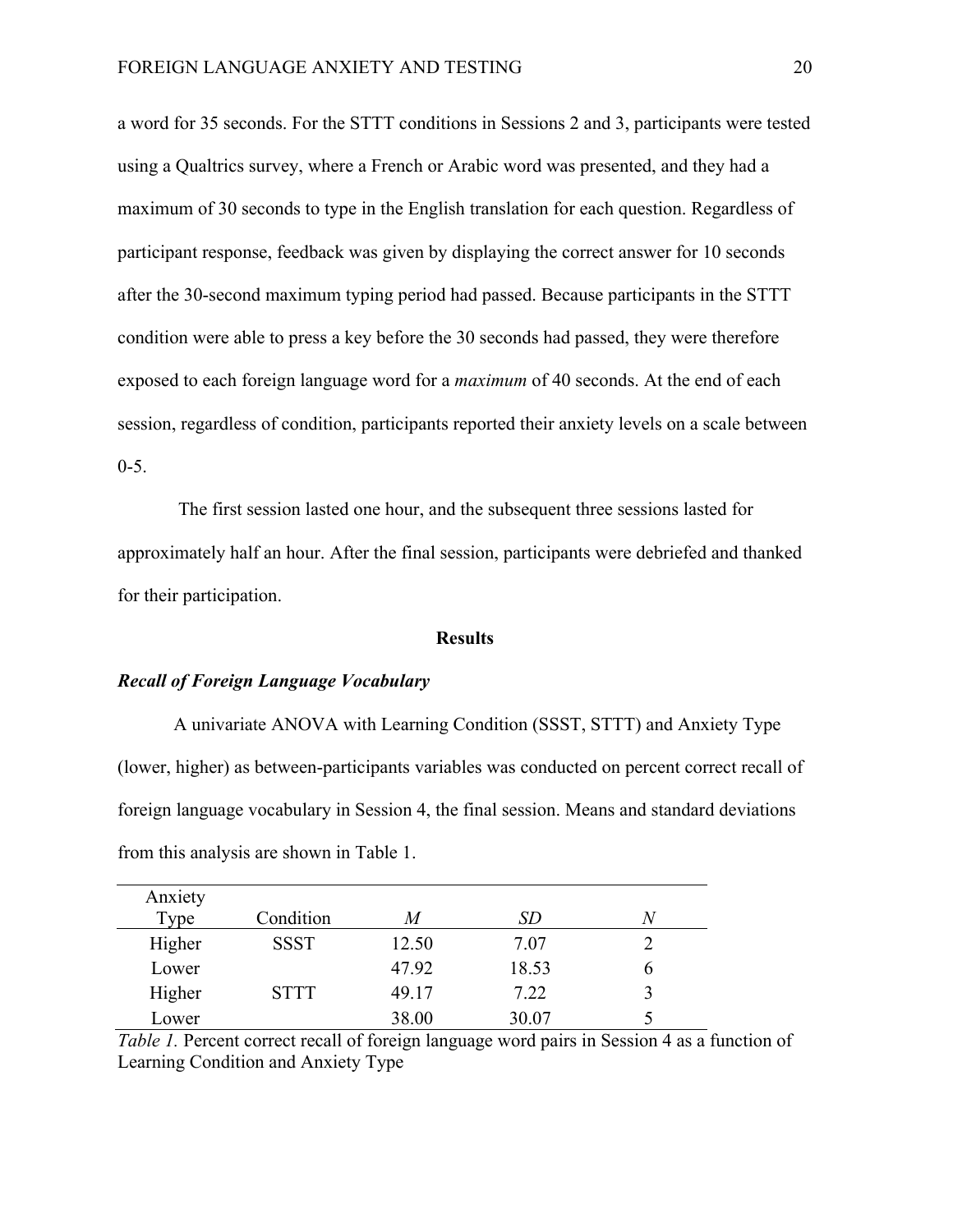The three-way interaction, Learning Condition x Anxiety Type x Session, was not significant,  $F < 1$ , nor were the two-way interactions between Anxiety Type x Session,  $F(2)$ , 24) = 2.43,  $MSE = 1.29$ ,  $p < 0.16$ , or Learning Condition x Session,  $F(2, 24) = 1.59$ ,  $MSE =$ 0.84, *p* < 0.24. The two-way interaction between Condition x Anxiety Type was marginally significant,  $F(1, 12) = 3.95$ ,  $MSE = 457.45$ ,  $p < 0.07$ . There was no main effect of Learning Condition,  $F(1, 16) = 1.30$ ,  $MSE = 457.45$ ,  $p < 0.28$ , or Anxiety Type,  $F(1, 16) = 1.07$ , *MSE*= 457.45, *p* < 0.32.

Following up the interaction between Learning Condition and Anxiety Type (see Figure 1), an independent samples t-test showed that for higher anxiety participants, there was a significant effect of learning condition,  $t(3) = -5.60$ , *SE*= 6.54,  $p < 0.01$ , showing a testing effect such that higher anxiety participants in the STTT condition recalled more in Session 4 than the higher anxiety participants in the SSST condition. In contrast, there was no significant effect of learning condition for lower anxiety participants, *t* < 1. Within learning condition, an independent samples t-test showed that for participants in the SSST learning condition, there was a significant effect of anxiety type, *t*(6)= 2.53, *SE*= 14.01, *p <*  0.045, showing that lower anxiety participants had greater recall in Session 4 than higher anxiety participants. However, there was no significant effect of anxiety type for participants in the STTT condition,  $t < 1$ , showing equivalent recall for higher and lower anxiety participants.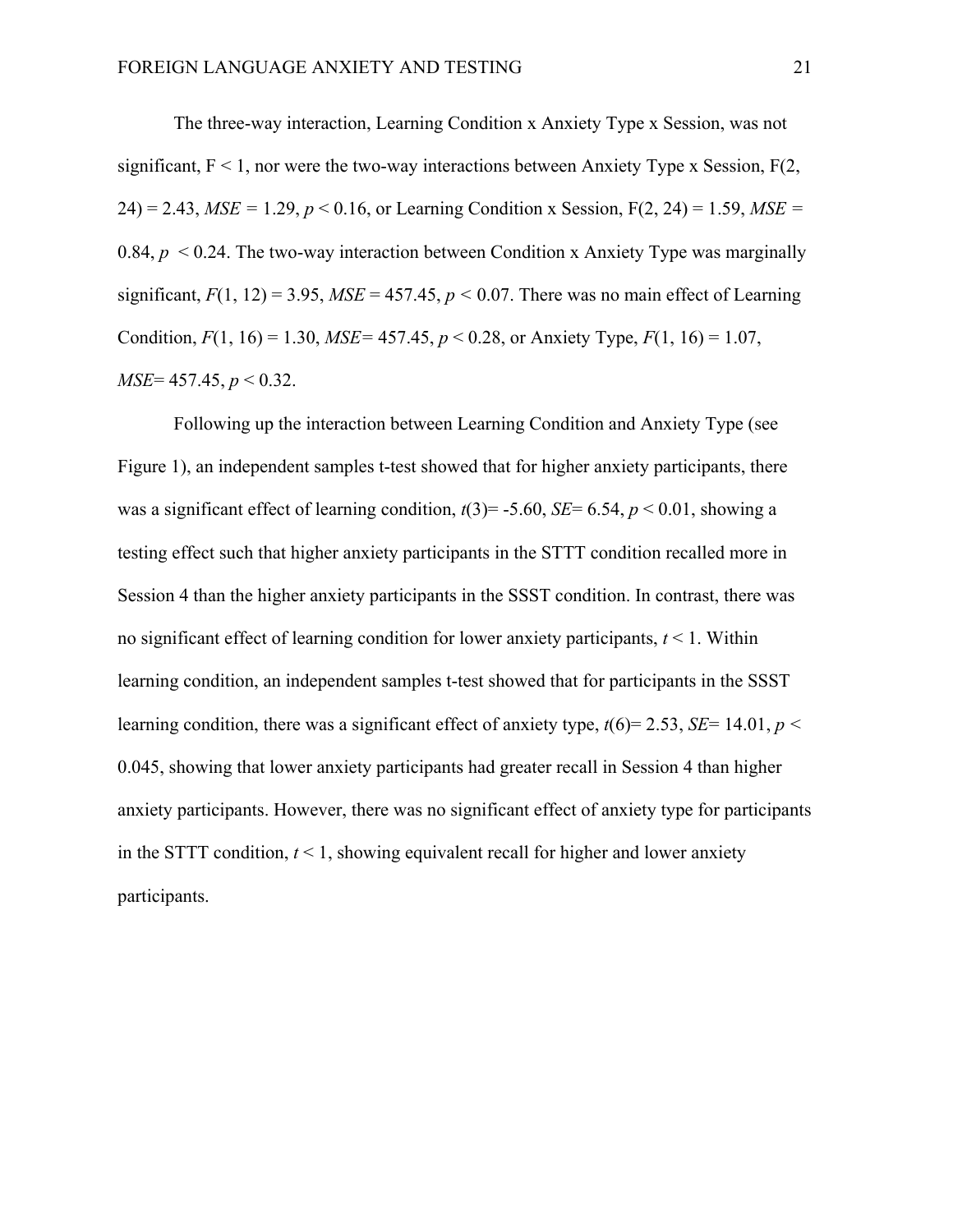



The next analysis looked at the testing effect as a function of the two target languages studied. A univariate-measure ANOVA with Target Language (French or Arabic) and Learning Condition (SSST, STTT) as between-participants variables was conducted on percent correct recall of foreign language vocabulary in Session 4. The two-way interaction between Target Language and Learning condition was not significant, *F* < 1. While the main effect of Learning Condition was not significant,  $F \leq 1$ , the main effect of Target Language was marginally significant,  $F(1, 12)=8.75$ ,  $MSE=361.72$ ,  $p < 0.012$ , showing that participants whose target language was French had greater recall than participants whose target language was Arabic (see Figure 2).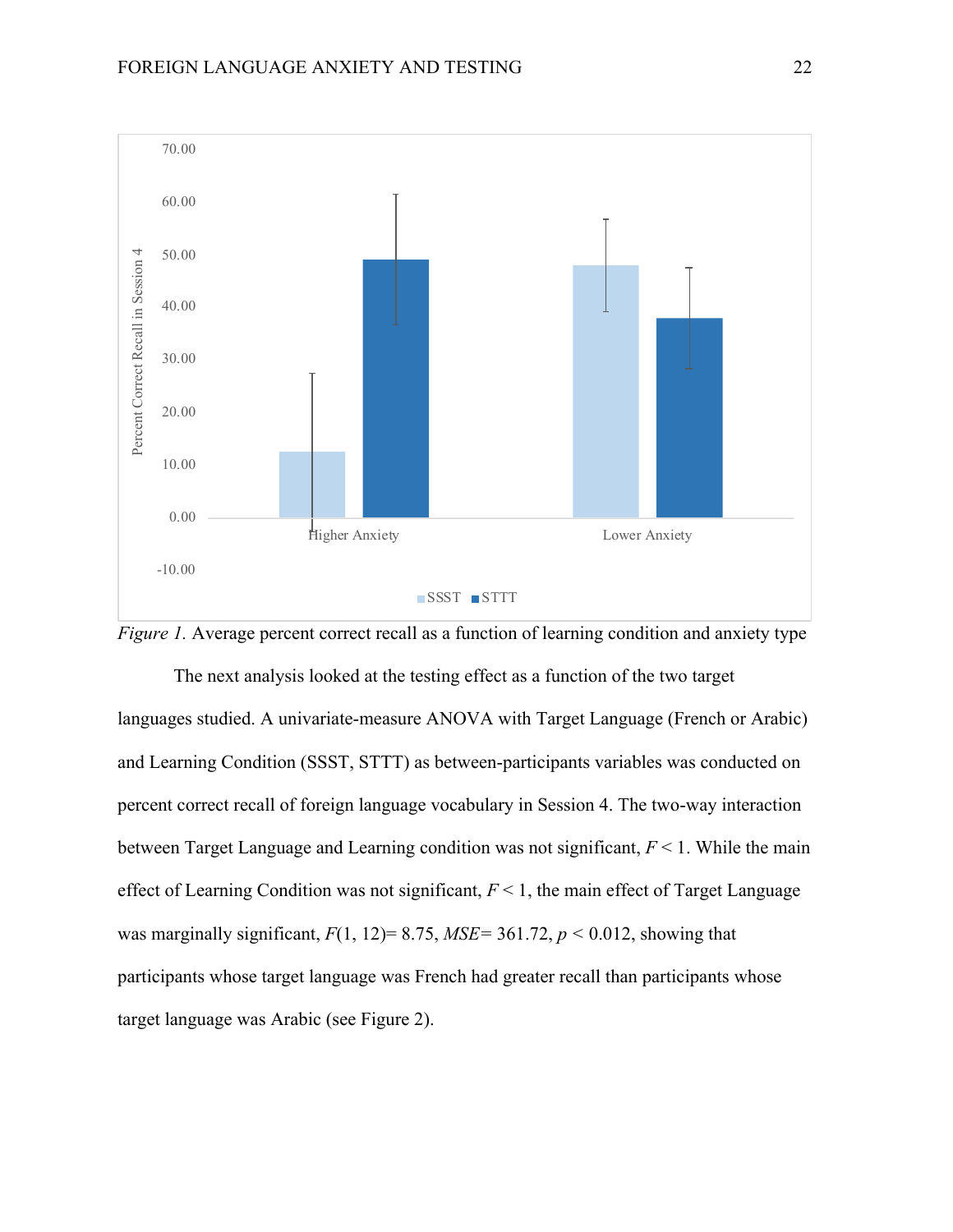

*Figure 2.* Percent correct recall at Session 4 as a function of Target Language and Learning Condition

# *Correlations Between LEAP-Q Responses and Recall*

Self-reported data from the LEAP-Q, specifically the number of languages spoken and the number of cultures with which one identified, were analyzed using Pearson correlations to assess whether there were any relationships between these variables and percent correct recall in Session 4. There was a marginally significant negative correlation between number of cultures with which one identified and percent correct recall in Session  $4, r(16) = -0.42, p < 0.10$ , suggesting that as the number of cultures with which a participant identified increased, their percent recall decreased. The correlation between number of languages spoken and percent recall was not significant although it trended in the positive direction,  $r(16) = 0.30, p < 0.25$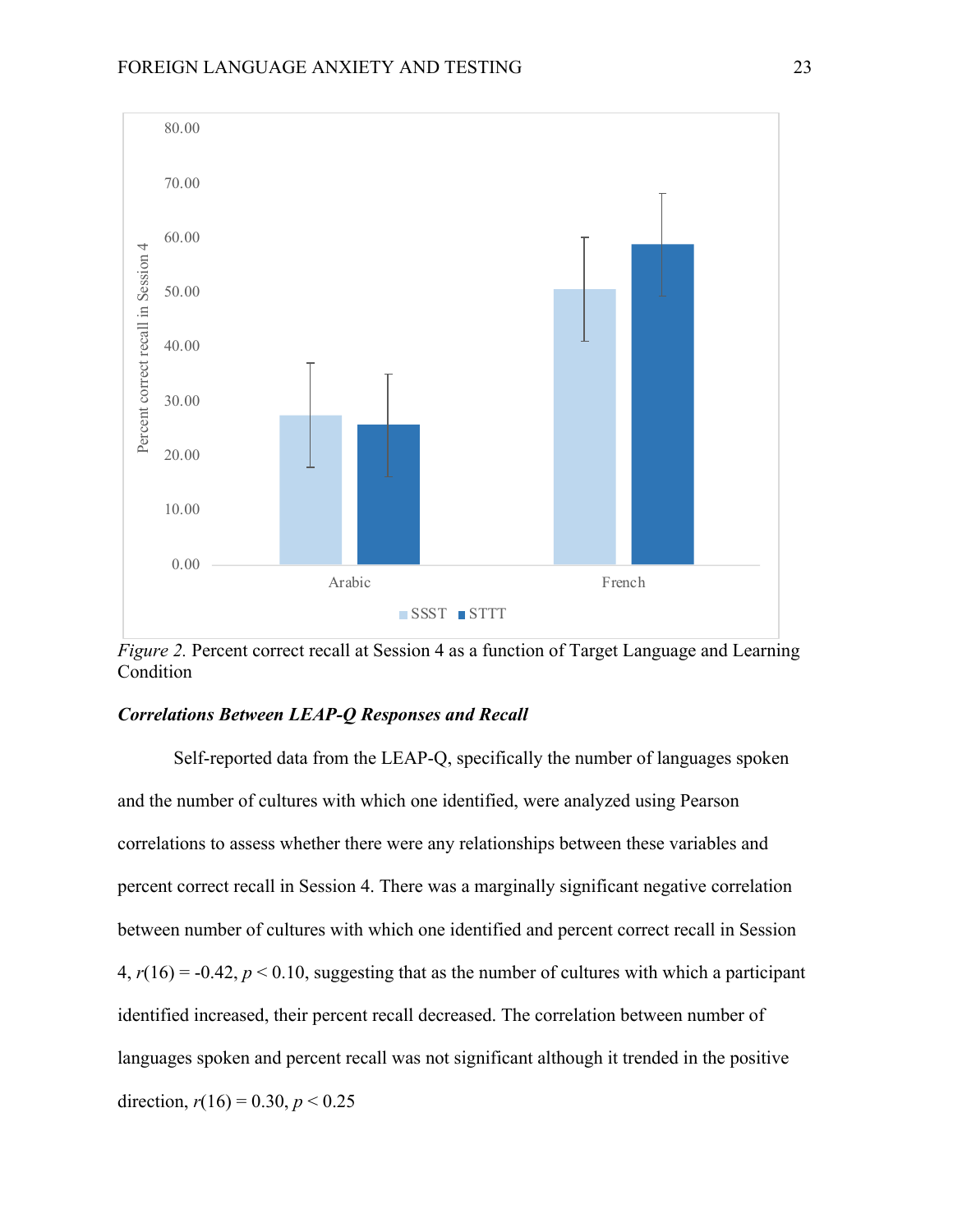The above correlations were further explored separately for each learning condition. These analyses revealed that correlations with percent recall in Session 4 were stronger for participants in the STTT condition, who had a marginally significant positive correlation between number of languages spoken and percent recall,  $r(8)=0.64$ ,  $p < 0.09$ , and a marginally significant negative correlation between number of cultures and percent recall,  $r(8) = -0.63$ ,  $p \le 0.10$ . In contrast, for participants in the SSST condition, there were no significant correlations between number of languages spoken and percent recall,  $r(8) = -$ 0.02,  $p < 0.97$ , or between number of cultures and percent recall,  $r(8) = -0.40$ ,  $p < 0.331$ , although this negative correlation was relatively large and consistent with that observed for participants in the STTT condition.

Pearson correlations were also explored within each target language. For participants whose target language was French, there was no significant correlation, either between the number of languages spoken and their percent recall,  $r(8) = 0.08$ ,  $p < 0.86$ , or between the number of cultures and percent recall,  $r(8) = -0.37$ ,  $p < 0.37$ , although this was in the same negative direction as previously reported correlations of this type. For participants whose target language was Arabic, the correlation between the number of languages and their percent correct recall was marginally significant,  $r(8) = 0.62$ ,  $p < 0.1$ , whereas the correlation between number of cultures and percent recall was nonsignificant,  $r(8) = -0.20$ , *p*  $< 0.63$ .

Additionally, participants' self-reported data for the percent of time a participant was exposed to their L1 as opposed to the other languages that they knew and their perceived proficiency in reading and speaking with their L1 were analyzed using Pearson correlations with percent correct recall in Session 4. There was a negative correlation between the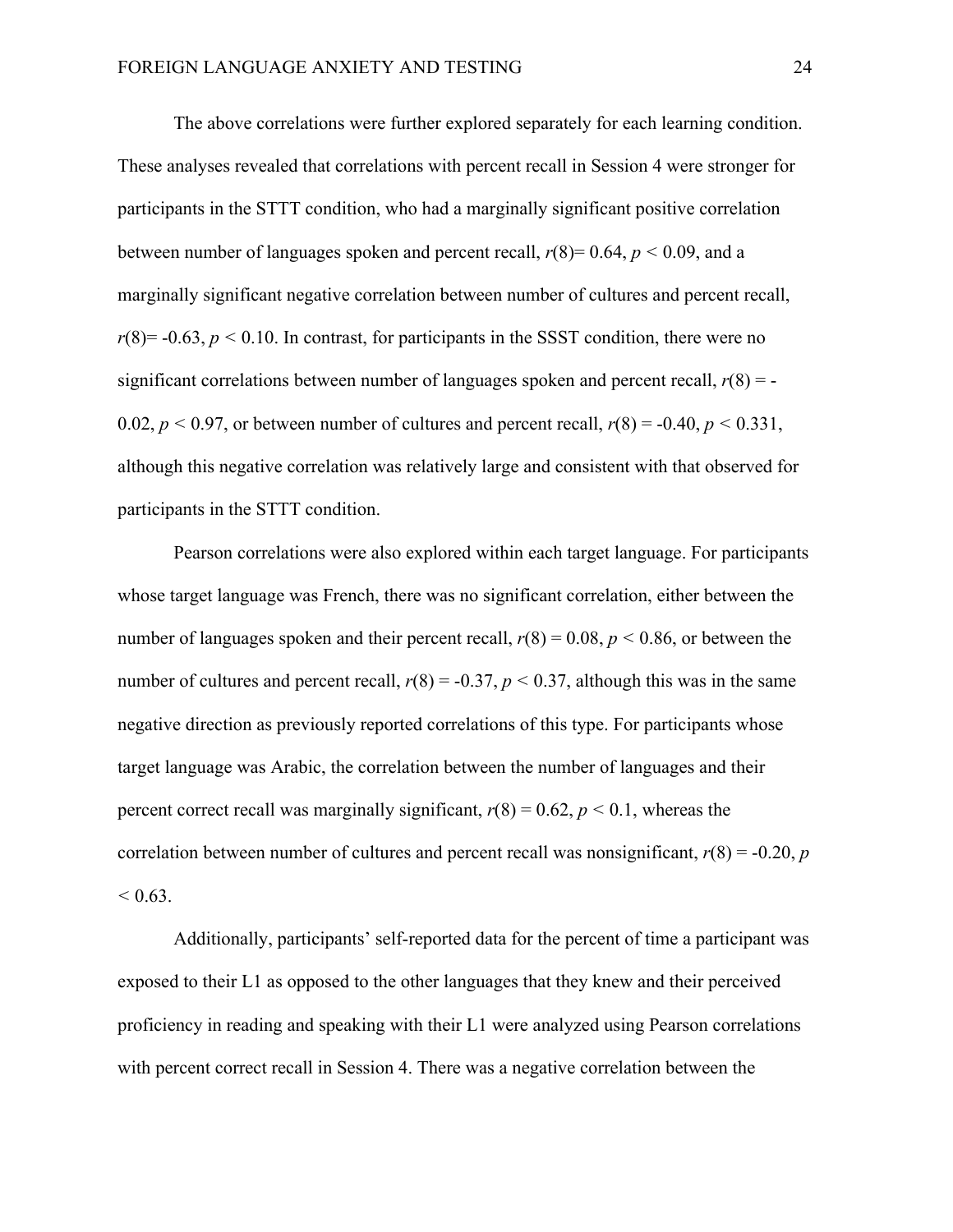percent time a participant was exposed to their L1 as opposed to other languages and percent recall,  $r(16) = -0.61$ ,  $p < 0.013$ . There was also a strong negative correlation between the time a participant spent reading in their L1 as opposed to other languages and percent recall,  $r(16) = -0.70$ ,  $p < 0.003$ . The correlation between percent time speaking and percent correct recall,  $r(16) = -0.29$ ,  $p < 0.27$ , was nonsignificant.

# *Self-Reported Anxiety Levels*

A repeated-measure ANOVA with Learning Condition (SSST, STTT) as the between-participants variable and Session (1, 2, 3, 4) as a within-participants variable was conducted on mean self-rated anxiety level. Means and standard deviations from this analysis are shown in Table 2. The two-way interaction between Learning Condition and Session was not significant,  $F(3, 30) = 1.50$ ,  $MSE = 0.70$ ,  $p < 0.23$ , nor was the main effect of learning condition, *F* < 1. However, the main effect of Session was marginally significant,  $F(3, 30) = 2.25$ ,  $MSE = 0.70$ ,  $p < 0.10$ . Pairwise comparisons showed that anxiety levels were lower in Session 3 relative to all of the other sessions, *p*s < .05, with no differences between Sessions 1, 2, and 4.

| Condition   | Session | M    | <i>SD</i> |   |
|-------------|---------|------|-----------|---|
| <b>SSST</b> |         | 1.33 | 0.72      | 8 |
| <b>SSST</b> |         | 1.50 | 0.42      | 8 |
| <b>SSST</b> |         | 0.67 | 0.41      |   |
| <b>SSST</b> |         | 2.00 | 0.68      | 8 |
| <b>STTT</b> |         | 2.00 | 0.72      | 8 |
| <b>STTT</b> |         | 1.67 | 0.42      | 8 |
| <b>STTT</b> |         | 1.17 | 0.41      | 8 |
| <b>STTT</b> |         | 1.33 | 0.68      |   |

*Table 2.* Means and standard deviations from analysis of anxiety levels

Although the significance of these results is limited by the small sample, there are trends within the data that are worth noting (see Figure 3). First, the mean anxiety level of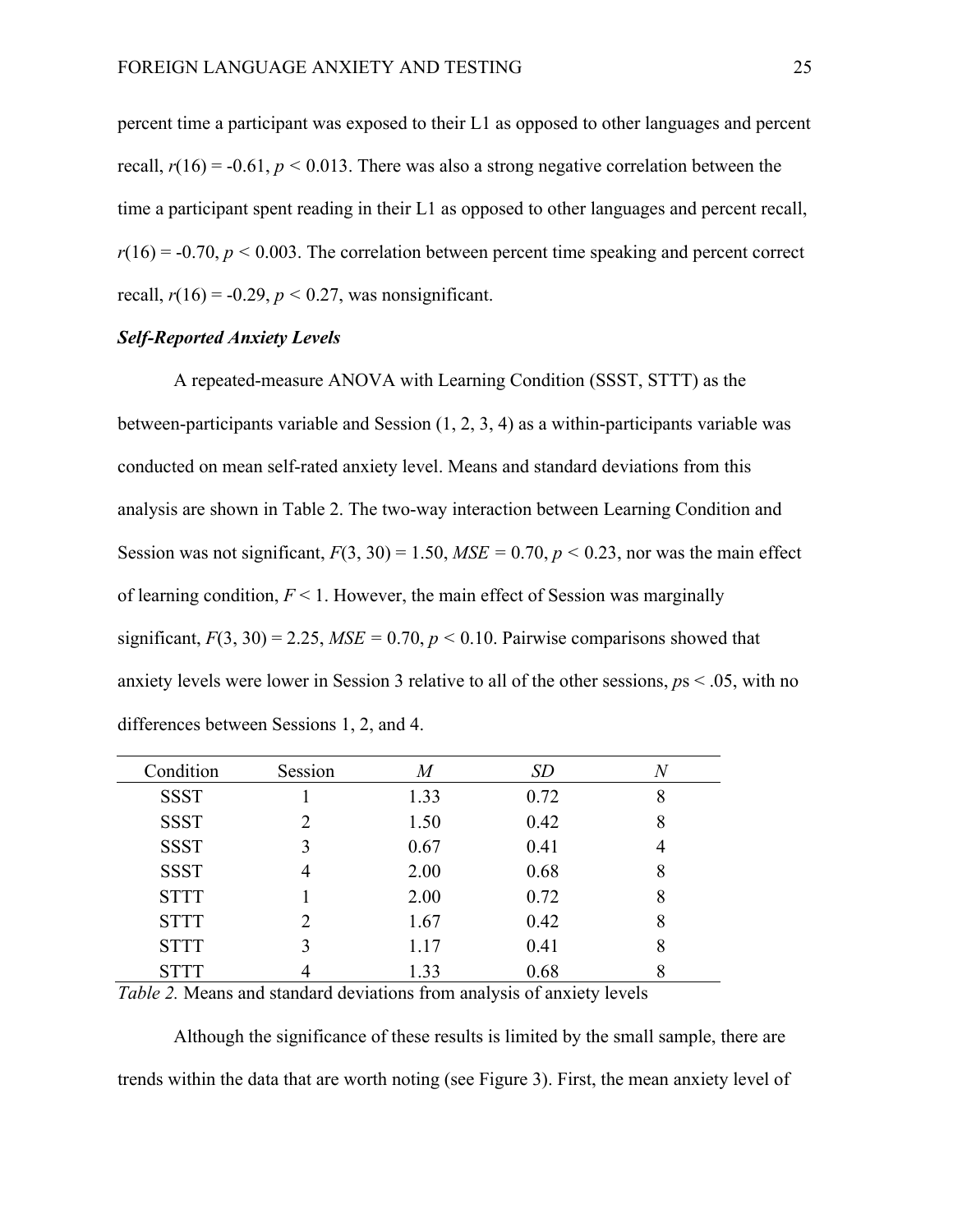participants in both the SSST and STTT conditions generally decreased across the first three sessions. However, in Session 4, the anxiety of participants in the SSST condition increased more than the anxiety of participants in the STTT condition.



*Figure 3*. Average Anxiety Level (scale from 0-5) over Sessions as a Function of Learning Condition

Independent of learning condition, a mixed-measures ANOVA with Target Language (French or Arabic) as a between-participants variable and Session (1, 2, 3, 4) as a within-participants variable was conducted on mean anxiety levels, but there were no significant effects. The two-way interaction between Target Language and Session was not significant,  $F(3,30) = 1.17$ ,  $MSE = 0.72$ ,  $p < 0.34$ . The main effects of Session,  $F(3,30) =$ 2.05,  $MSE = .72$ ,  $p < 0.13$  and Target Language,  $F < 1$ , were also nonsignificant.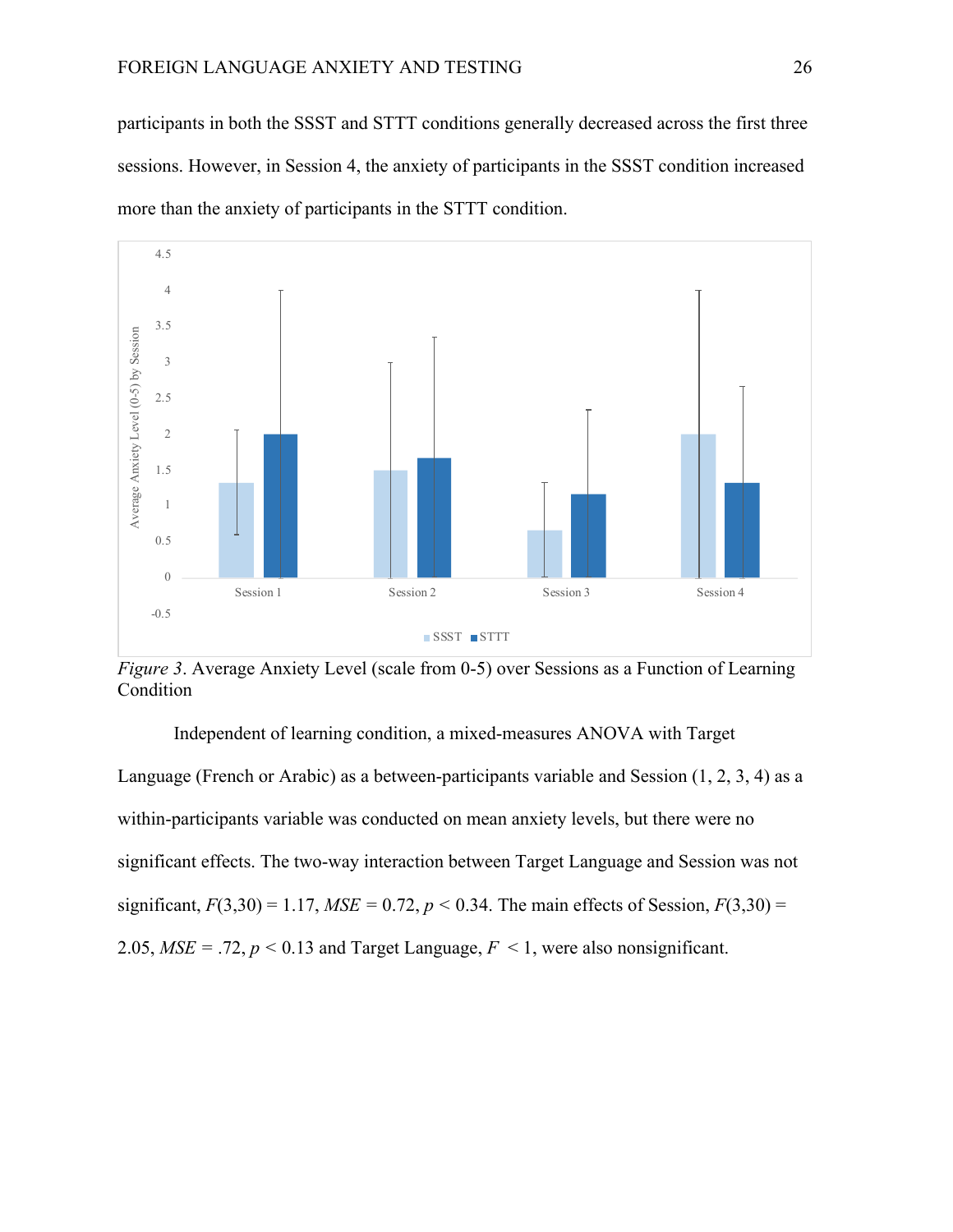| Target   |         |                |      |   |
|----------|---------|----------------|------|---|
| Language | Session | $\overline{M}$ | SD   | N |
| Arabic   |         | 1.25           | 0.89 | 8 |
|          | 2       | 2.00           | 0.50 | 8 |
|          | 3       | 1.00           | 0.52 | 4 |
|          | 4       | 2.00           | 0.84 | 8 |
| French   |         | 1.88           | 0.63 | 8 |
|          | 2       | 1.38           | 0.35 | 8 |
|          | 3       | 0.88           | 0.37 | 8 |
|          |         | 1.50           | 0.59 | 8 |

*Table 3.* Means and standard deviations of anxiety levels in Sessions 1-4 reported from analysis of Target Language

#### *Correlations between LEAP-Q Responses and Anxiety Level*

Participants' self-reported data on the number of languages spoken and number of cultures identified with were analyzed with Pearson correlations to see if there was a relationship with anxiety level in Session 4. There was a significant negative correlation between the number of languages spoken by the participant and their anxiety level in Session 4,  $r(16) = -0.52$ ,  $p < 0.039$ , suggesting that as the number of languages spoken increased, their anxiety level decreased. The relationship between the number of cultures a participant identified with and their anxiety level at Session 4 was nonsignificant,  $r(16) =$ 0.32,  $p < 0.23$ .

#### **Discussion**

This study hypothesized that foreign language classroom anxiety would have a detrimental impact on the retrieval of vocabulary words of foreign language learners in situations that require repeated testing, contrary to the typical beneficial effects of testing that has been shown repeatedly, both in foreign language learning and other types of material (Hinze & Rapp, 2014; MacIntyre & Gardner, 1994; McDaniel et al., 2007; Roediger & Karpicke, 2006; Szőllősi et al., 2017; van den Broek et al., 2013). Previous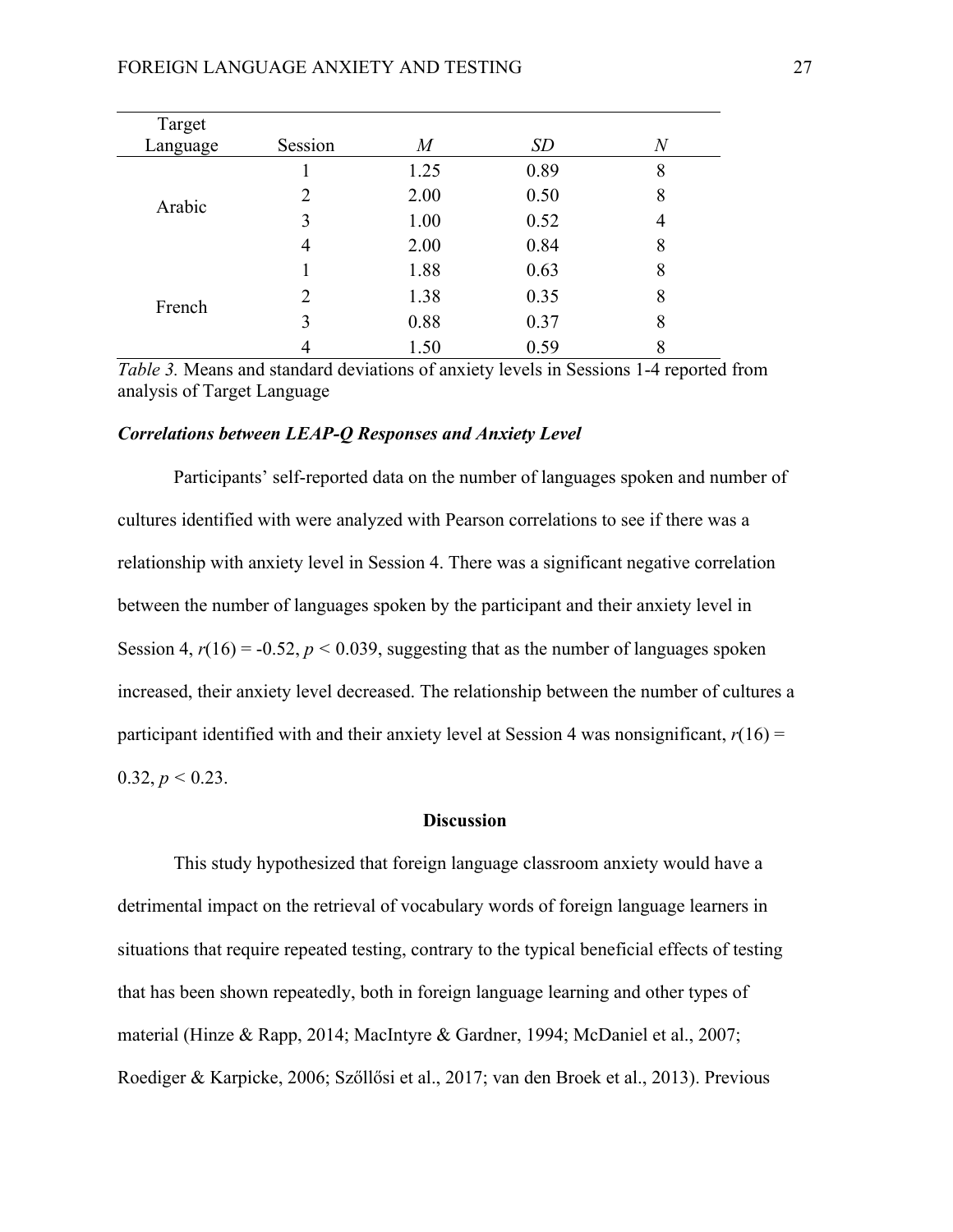research has suggested that foreign language classroom anxiety and test anxiety are negatively correlated with test performance (Cassady, 2002; Horwitz et al., 1986). Thus, it was expected to find that lower-anxiety participants would have a larger testing effect, i.e., greater recall in the STTT condition than in the SSST condition, than higher-anxiety participants whose anxiety may prevent them from benefitting from testing. However, the hypothesis for this study was not supported. In fact, higher anxiety participants had a significant testing effect, whereas lower anxiety participants did not (and trended in the opposite direction). Moreover, the average anxiety level of participants decreased by Session 3 relative to the previous sessions, which for participants in the STTT condition meant that they reported less anxiety with each subsequent test. For Session 4, the final test session, participants in the SSST condition and not the STTT condition had an increase in anxiety. Together, the results of this study suggest that *repeated* testing not only benefits learning of foreign language vocabulary but can also offset the negative effects of anxiety on test performance that typically occurs in literature (Horwitz et al., 1986; MacIntyre & Gardner, 1994; McDaniel et al., 2011; Mok & Chan, 2015; Salehi & Marefat, 2014). This may be due to the relationship between state anxiety (anxiety type that occurs in specific situations and is not a predisposed condition) and test performance. While higher state anxiety levels have been negatively correlated with test performance in previous studies, repeated testing is suggested to *reduce* learners' state anxiety levels, which in turn leads to higher test performance (Cakici, 2016; Cassady, 2002; Hinze & Rapp, 2014; Horwitz et al., 1986). Foreign language classroom anxiety is a type of state anxiety because it occurs in situations that involve foreign language learning. Therefore, the present results generalize this relationship to foreign language classroom anxiety.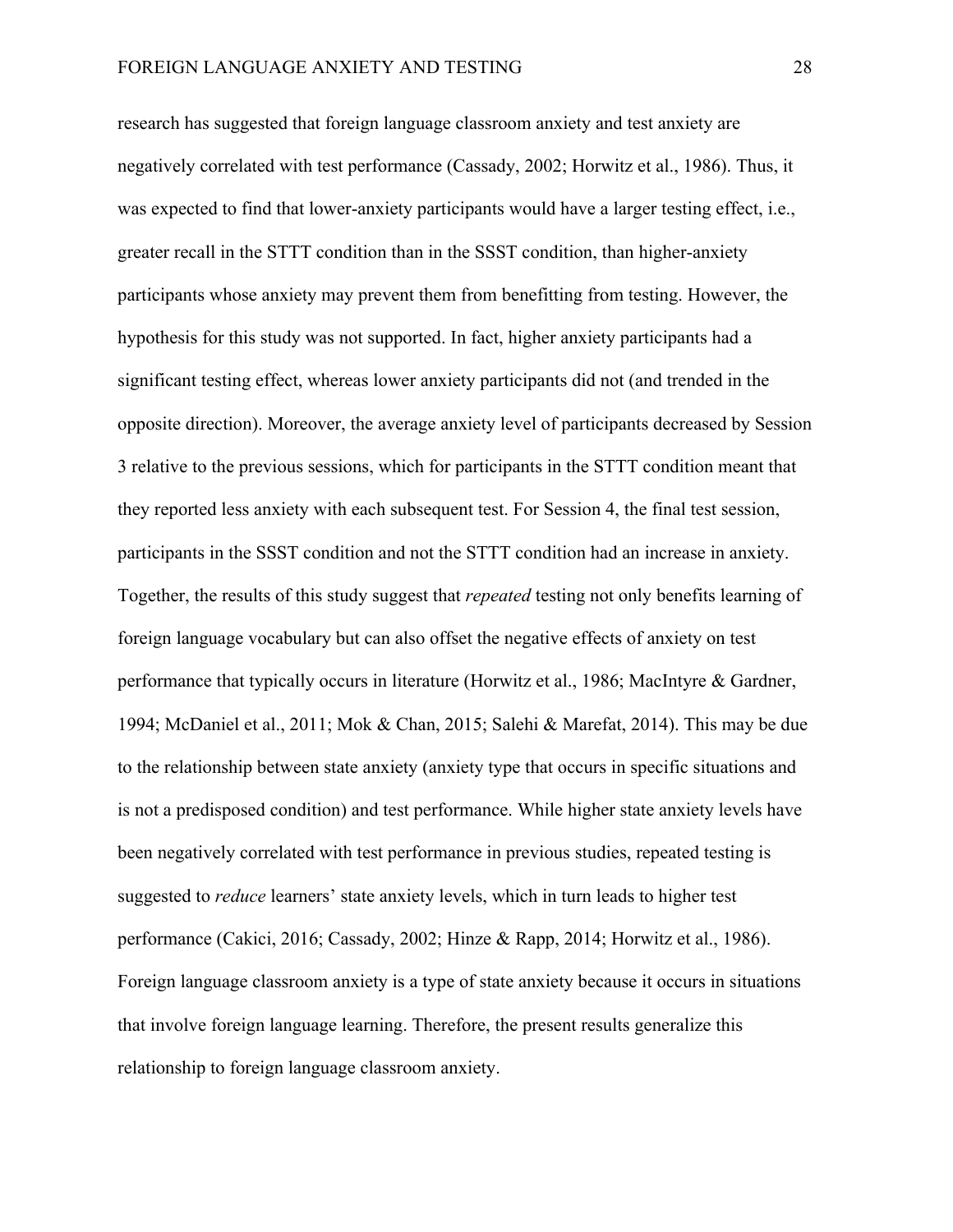Within these results, however, there is a disparity in learning foreign language vocabulary as a function of the language being learned. Participants whose target language was French had greater recall in Session 4 than participants whose target language was Arabic, regardless of learning condition or anxiety type. As suggested by Ringbom (2007), languages that have a cross-linguistic relationship with a learners' L1 benefit the learners' comprehension and production of the target language. The first language acquired by all participants in this study (English,  $N = 15$ , Swahili,  $N = 1$ ) share Latin roots. Therefore, it is understandable that participants whose target language was French performed better on the final test; their familiarity with French as a Romance language, which uses the same alphabet as English, aided them in learning the new vocabulary pairs. In contrast, no participant already knew a language that shared cross-linguistic features with Arabic. This lack of shared prior knowledge of Semitic languages, combined with the added difficulty of knowing that the translation of a word pair did not share cross-linguistic features with a participant's other languages, may have contributed to students whose target language was Arabic having poorer recall. Moreover, Ringbom (2007) states that languages that do not have cross-linguistic similarities with a learners' L1 may take longer to learn and, as suggested by Karpicke and Roediger (2008), recall. The results of Karpicke and Roediger state that in terms of recall, repeated testing is more effective only once participants know the translation of the word pair, so it is possible that participants attempting to learn the English-Arabic pairs had not learned them as well in the first place, making it difficult to demonstrate a testing effect.

However, being multilingual had some benefit on recall. While there was not a significant correlation between number of languages and recall overall, there was a positive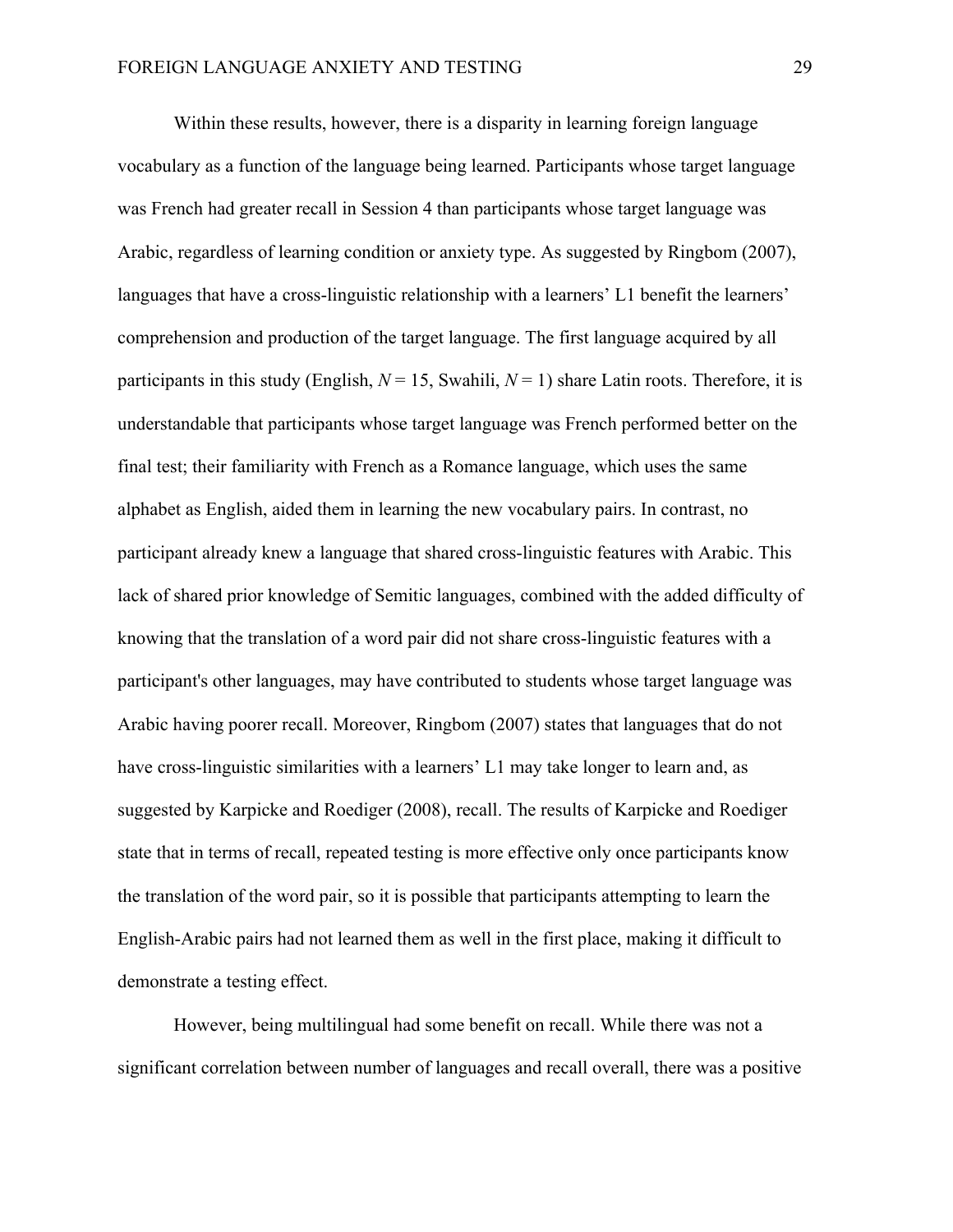relationship between number of languages and recall for participants in the STTT condition but not the SSST condition. This may suggest that repeated testing *enhances* the benefits that being multilingual has on recall, while repeated studying diminishes those benefits. This positive correlation between the number of languages that a participant spoke and their percent correct recall also emerged for participants whose target language was Arabic but not French. This contrasts with idea that if a learner knows multiple languages that are linguistically dissimilar, their ease of learning words will not increase in the way it would with languages that share cross-linguistic similarities (Ringbom, 2007). These differing results may be explained by the interference of the participants' other known languages on the recall of the target language vocabulary, an idea that will be further addressed in the following paragraph. It is also worth noting that being multilingual is linked to a reduction of anxiety when learning a new language (Dewaele, 2007). Correlational analyses in this experiment replicated this effect, as the number of languages spoken increased, participants' anxiety level decreased.

While cross-linguistic familiarity may aid students' learning of a target foreign language, two variables significantly negatively correlated with recall in Session 4, specifically the percent time a participant was exposed to their L1 as opposed to other known languages and the percent time spent reading in their L1. Ringbom (2007) suggests that when a learner's known languages do not transfer vocabulary or grammar with a target language, the benefits of being multilingual are offset. This may be the case for participants whose target language was Arabic, as Arabic does not share cross-linguistic similarities with English. However, for participants whose target language was French, the opposite effect may have occurred: although there were no French-English or (no known) French-Swahili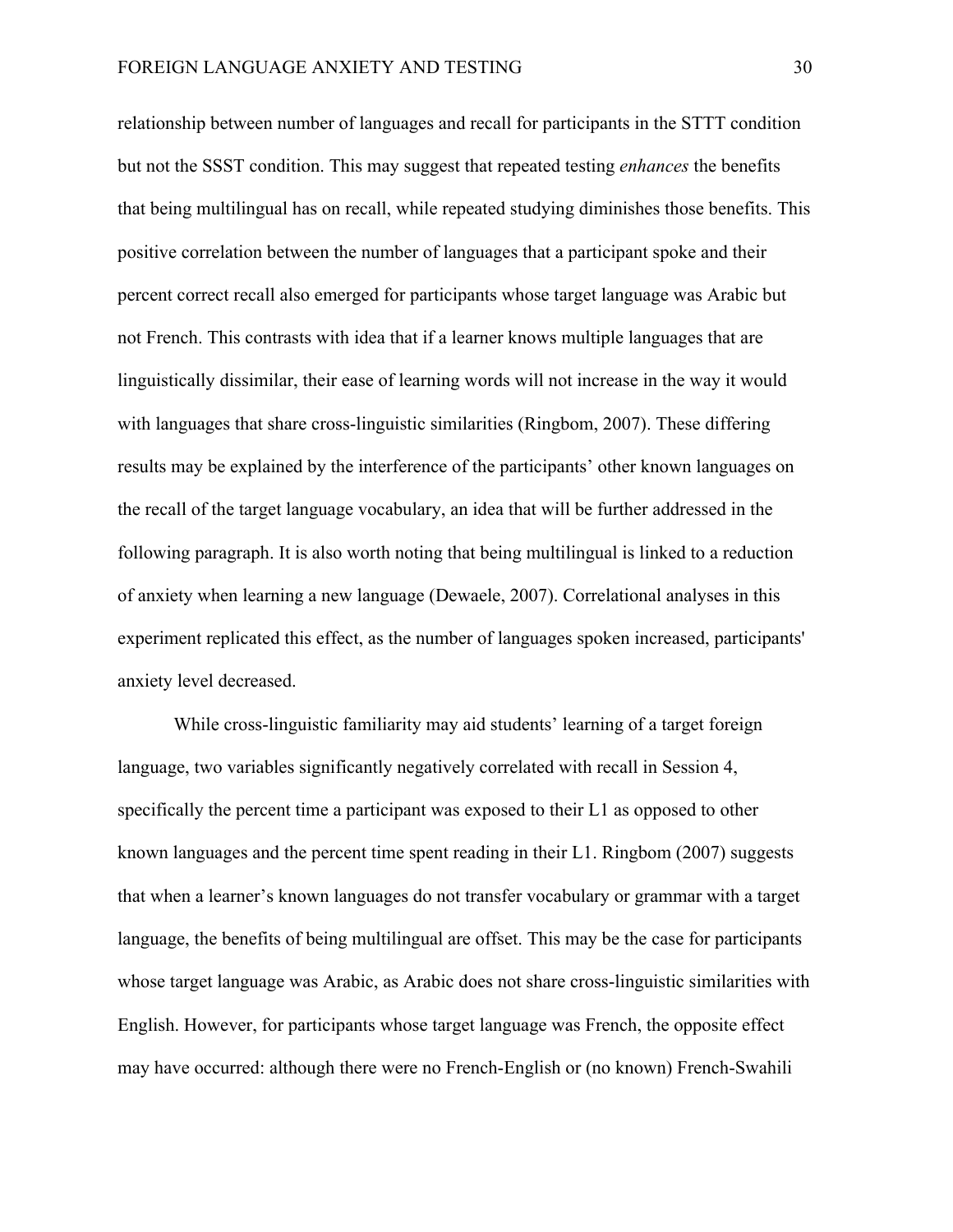cognates in the vocabulary list, there were words in the target language that sounded similar to English words, (i.e., "poitrine" was often considered to be a word pair with "latrine", and "timbre" was associated with "wood", even though those English words never appeared in the word pair list). Perhaps the more time a student exposes themselves to their L1, especially in reading, the less capacity they have for recalling words in their target foreign language without allowing their L1 to interfere.

# **Limitations and Future Implications**

There are, of course, limitations to this study. One of the greatest may be participant attrition; all studies rely on participation, but due the limited eligibility requirements of this study and its longitudinal nature, this study was only able to collect data from a very small sample size across four between-subjects conditions  $(N = 16)$ . Following up with a larger sample will be necessary to see if the nonsignificant patterns demonstrated in this study become significant with more participants.

Another limitation of this study lies in its methodology: this experiment did not distinguish Test Anxiety from Foreign Language Classroom Anxiety when testing participants. Without testing both, this study cannot claim that student performance on word retrieval is solely a function of foreign language classroom anxiety, as research has suggested that there is a positive relationship between test anxiety and foreign language classroom anxiety. There is also evidence that test anxiety and foreign language anxiety both decrease test performance (Salehi & Marefat, 2014).

Moreover, while this study did test the relatively long-term effects of the testing effect (i.e., after three weeks), its application in an educational setting may be limited due to its inaccurate reflection of a traditional classroom environment. Though the length of time a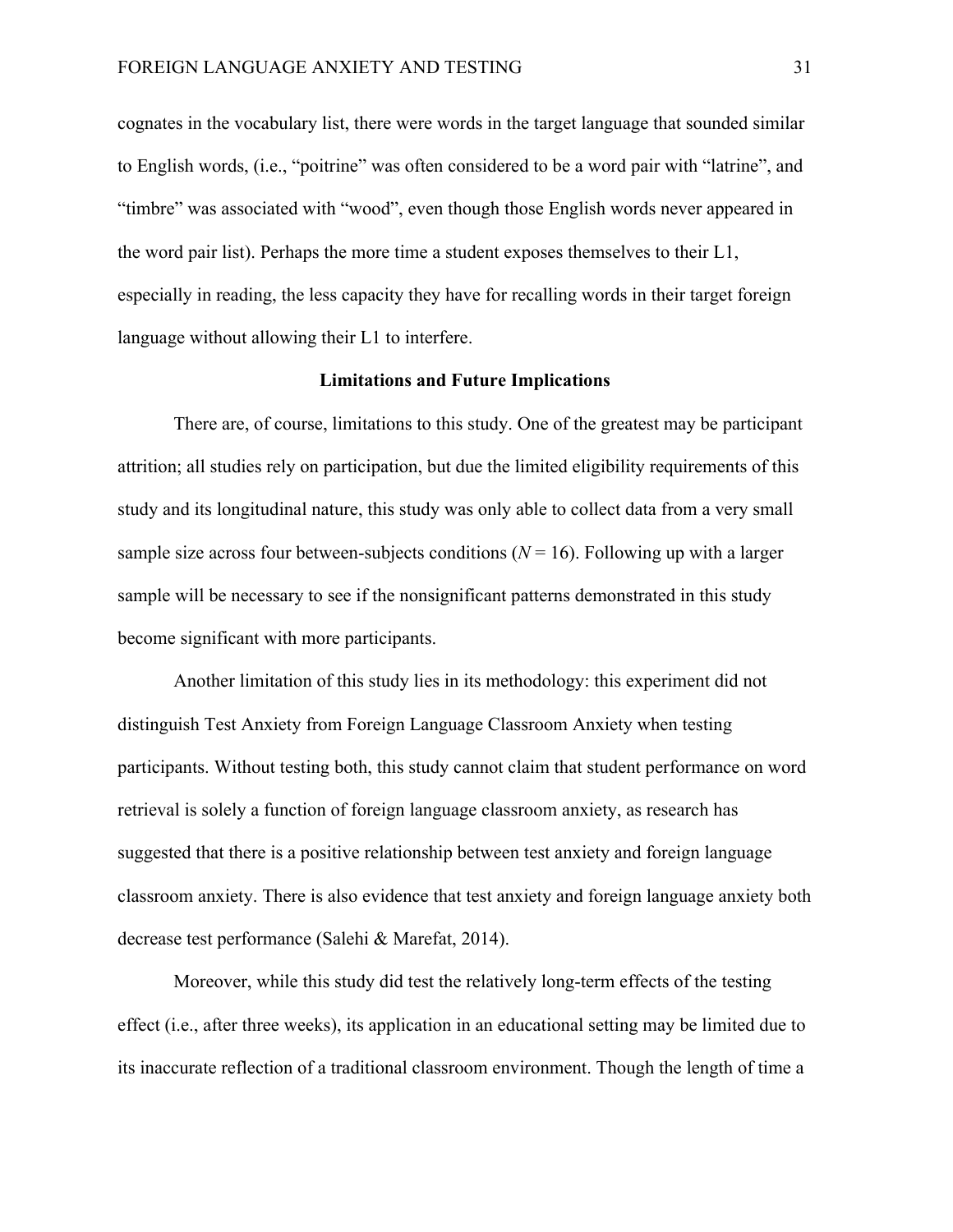learner is given to memorize vocabulary words before an exam was authentic, the material presented to participants to learn was not. Vocabulary word-pairs constantly change on tests, and it is unlikely to assume that a professor would provide his or her students with the same material on every quiz leading up to the test.

Moreover, this study could also not fully replicate a classroom environment because the participants' professors were neither in the classroom during the time of the study nor did the results of the study have any impact on the participants' grade. Similarly, participants' learning environment in the experiment was not consistent throughout the study like it would be in a classroom; students enrolled in Arabic were tested in one of their own classrooms (used only for instruction on Wednesday evenings as opposed to the classroom they were taught in Monday-Thursday in the afternoon) in the evening, while participants enrolled in French were tested in an academic department library before noon. Introductory French students learned their vocabulary words in an unfamiliar and non-class-related environment, but the timing of this experiment (Fridays between 11-1pm) coincided fairly consistently with the timing of their regularly scheduled class periods (Monday-Thursday in the late mornings/afternoons). For Introductory Arabic students, they learned the vocabulary word pairs in a familiar classroom environment (although a classroom that they were never quizzed/tested in), just minutes after the mandatory Wednesday evening class finished. However, the timing of this experiment was likely less ideal for recall, even though it occurred just after an Arabic class, due to the lateness of the course. Perhaps in this way, time of day played a larger role than environment for participants' correct recall of vocabulary words.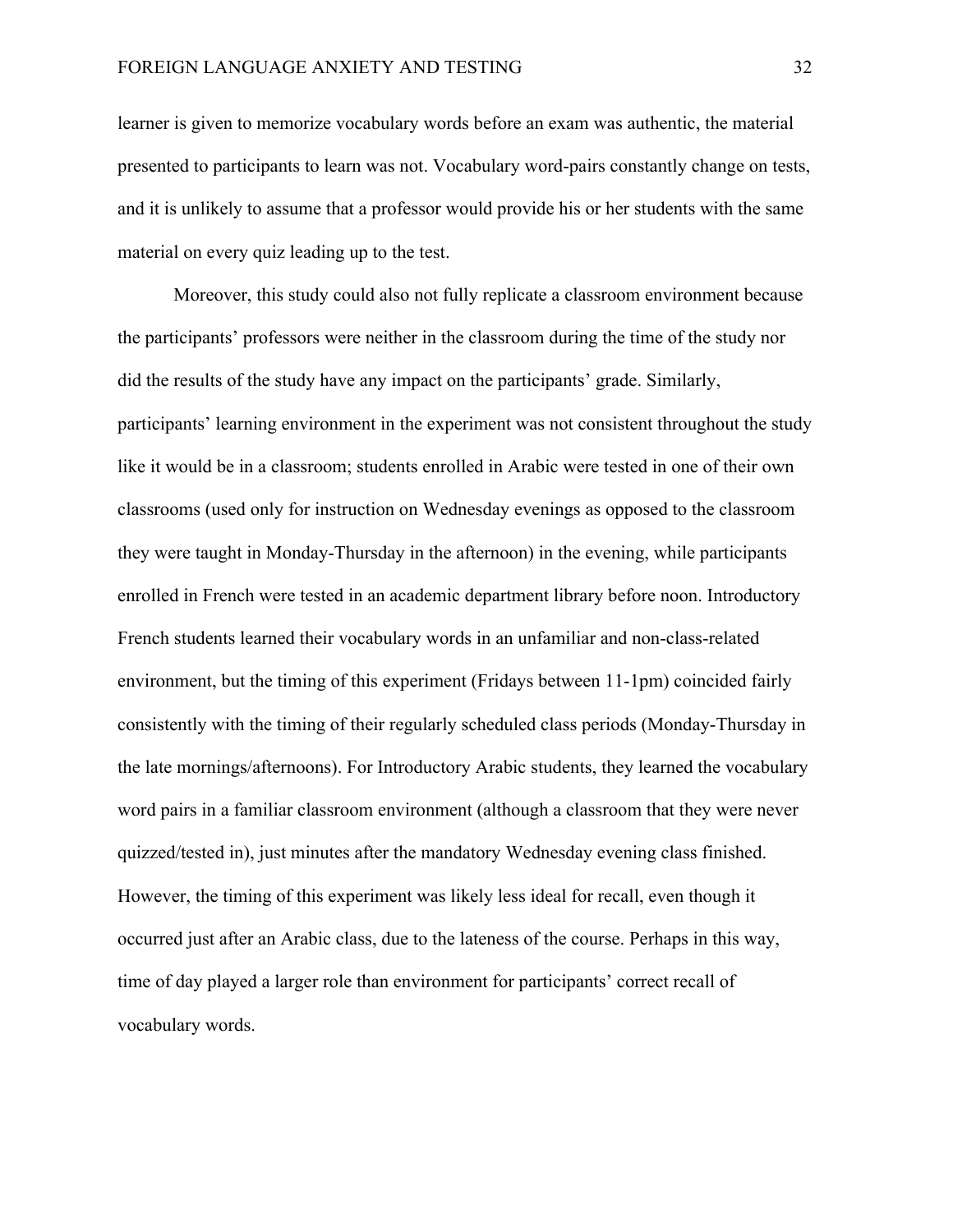The participants for this study may have also been self-selecting in some ways. That is to say, participants who continued throughout this study voluntarily chose to enter in a low-stakes (but still anxiety-inducing) environment every week for a month. These participants were never made aware whether or not they would be tested on the material prior to beginning each session. As previously mentioned, research suggests a positive relationship between test anxiety and foreign language classroom anxiety; it is possible that the idea of being tested, repeatedly or just once, would limit the number of students with foreign language classroom or test anxiety who were willing to participate in this experiment (Salehi & Marefat, 2014).

As observed by the researcher of this study, the majority of students enrolled in Foreign Language courses at the Claremont Colleges tend to be female, with an even greater number of women enrolled in French courses than Arabic courses. The participants in this study reflect this trend, with 12 females and 4 males participating. This disparity could have potentially skewed the results of this study to be biased towards how the testing effect impacts *women*, dependent on their anxiety levels. As suggested by the results of Cakici (2016), women experience significantly more foreign language classroom anxiety than men. In the present experiment, this disparity is reflected in that all of the male participants ( $N =$ 4) were categorized into the lower-anxiety group; in contrast, the female participants comprised the whole higher anxiety group  $(N=5)$  and the majority of the lower anxiety group  $(N = 11)$ . Future research should consider the demographics of introductory language courses and recruit participants from courses in target foreign languages with a more comparable female-male ratio. Another way to increase the number of higher anxiety participants in a future study may be to simulate the participants' learning environment more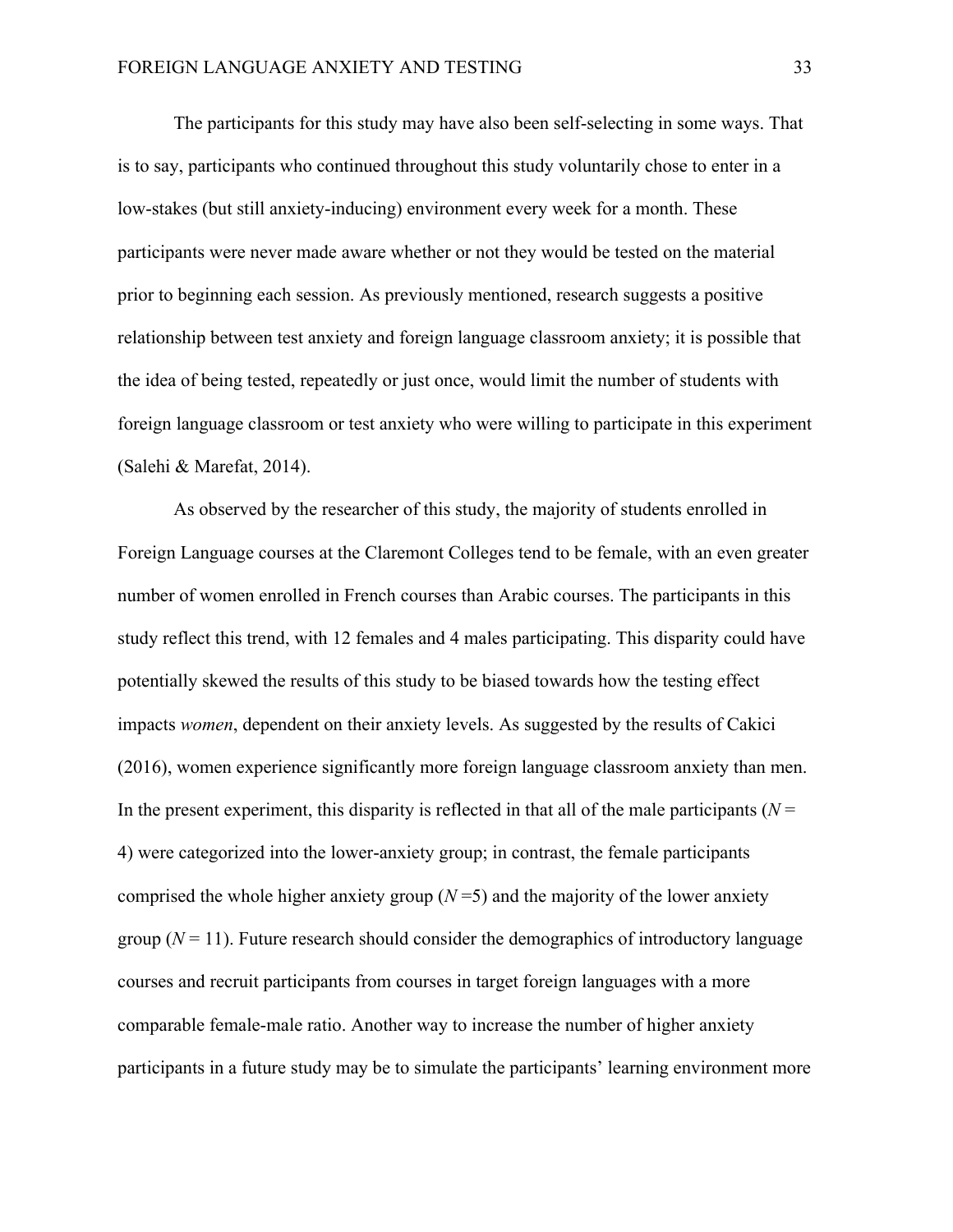similarly to a foreign language classroom, with their target language professor and classmates present as they perform the restudying or retesting conditions.

The results of this study suggest that repeated testing remains an efficient and effective measurement for students with higher anxiety. Repeated testing may reduce participants' anxiety levels and, in turn, produce higher percent recall of higher anxiety students on final tests. However, this may only be useful for target foreign languages that share linguistic features with its learners' L1s. A potentially impactful way for foreign language professors to reduce foreign language classroom anxiety and test anxiety within their classrooms might be to adopt a testing model similar to that of this study, where students are provided with low-stakes quizzes prior to being given a final test. Students may experience a reduction of anxiety, particularly those who have higher foreign language classroom anxiety. Although this study was tested on French and Arabic students, it is possible that other college-level foreign language learners would benefit from a repeated testing model such as this one.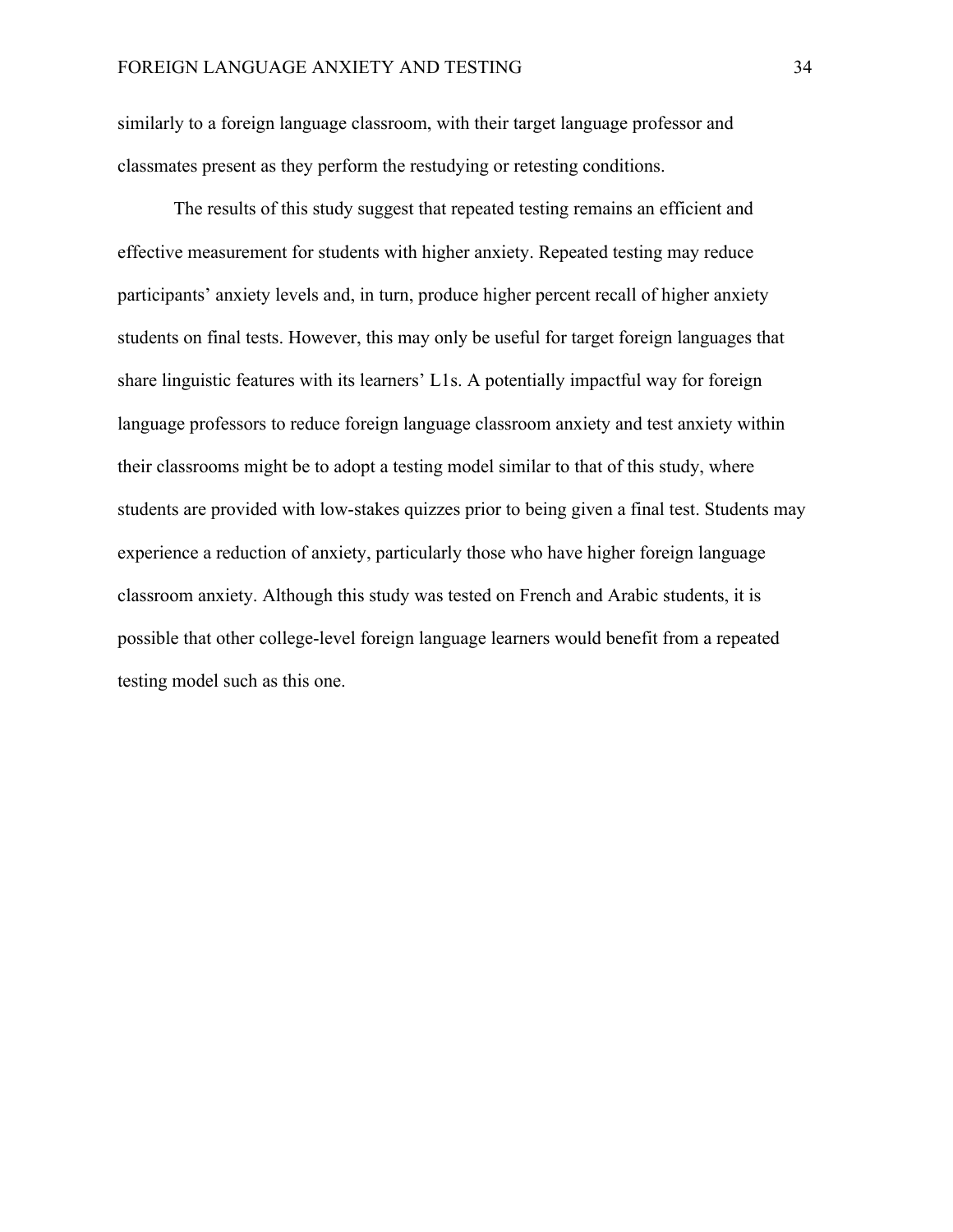#### **References**

- Ariel, R., & Karpicke , J. D. (2017). Improving self-regulated learning with a retrieval practice intervention. *Journal of Experimental Psychology: Applied, 24(1),* 43–56. doi: 10.1037/xap0000133
- Buchin, Z. L., & Mulligan, N. W. (2019). The testing effect under divided attention: Educational application. *Journal of Experimental Psychology: Applied, 25(4),* 1–18. doi: 10.1037/xap0000230
- Cakici, D. (2016). The correlation among EFL learners' test anxiety, foreign language anxiety and language achievement. *English Language Teaching*, *9*(8), 190–196. doi: 10.5539/elt.v9n8p190
- Cassady, J. C. (2004). The influence of cognitive test anxiety across the learning-testing cycle. *Learning and Instruction, 14*(6), 569-592. http://dx.doi.org/10.1016/j.learninstruc.2004.09.002
- Cassady, J. C., & Johnson, R. E. (2002). Cognitive test anxiety and academic performance. *Contemporary Educational Psychology, 27*(2), 270-295. doi:10.1006/ceps.2001.1094
- Dewaele, J. (2007). The effect of multilingualism, sociobiographical, and situational factors on communicative anxiety and foreign language anxiety of mature language learners. *International Journal of Bilingualism, 11*(4), 391-409. doi:10.1177/13670069070110040301
- Gardner, R. C., Smythe, P. C., & Brunet, G. R. (1977). Intensive second language study: Effects on attitudes, motivation and French achievement1. *Language Learning, 27*(2), 243-261. doi:10.1111/j.1467-1770.1977.tb00121.x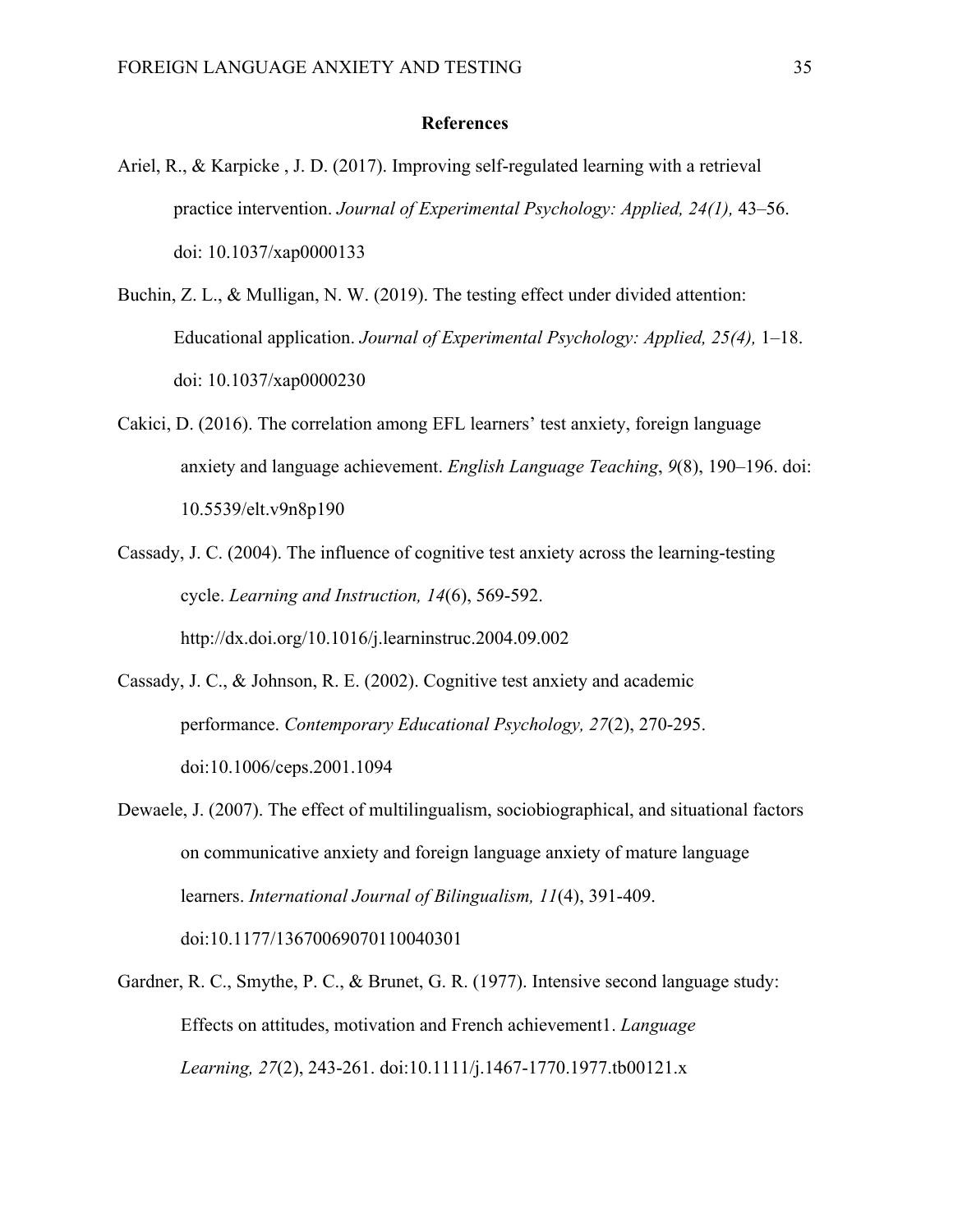- Hinze, S. R., & Rapp, D. N. (2014). Retrieval (sometimes) enhances learning: Performance pressure reduces the benefits of retrieval practice. *Applied Cognitive Psychology, 28,* 597–606. https://doi.org/10.1002/acp.3032.
- Horwitz, E., Horwitz, M., & Cope, J. (1986). Foreign language classroom anxiety. *The Modern Language Journal, 70*(2), 125-132.
- Jang, Y., & Marshall, E. (2018). The effect of type of feedback in multiple-choice testing on long-term retention. *The Journal of General Psychology*, *145*(2), 107–119. doi: 10.1080/00221309.2018.1437021
- Karpicke, J. D., & Roediger, H. L., III. (2007). Expanding retrieval practice promotes shortterm retention, but equally spaced retrieval enhances long-term retention. *Journal of Experimental Psychology: Learning, Memory, and Cognition*, *33*(4), 704–719. doi: 10.1037/0278-7393.33.4.704
- Karpicke, J. D., & Roediger, H. L., III. (2008). The critical importance of retrieval for learning. *Science, 319*(5865), 966-968. doi:10.1126/science.1152408
- Macintyre, P. D., & Gardner, R. C. (1994). The Effects of Induced Anxiety on Three Stages of Cognitive Processing in Computerized Vocabulary Learning. *Studies in Second Language Acquisition*, *16*(1), 1–17. doi:10.1017/S0272263100012560
- Marian, V., Blumenfeld, H. K., & Kaushanskaya, M. (2007). Language experience and proficiency questionnaire. *Journal of Speech Language and Hearing Research*, *50*(4), 940–967. doi: 10.1037/t01517-000
- McDaniel, M. A., Agarwal, P. K., Huelser, B. J., McDermott, K. B., & Roediger, H. L. (2011). Test-enhanced learning in a middle school science classroom: The effects of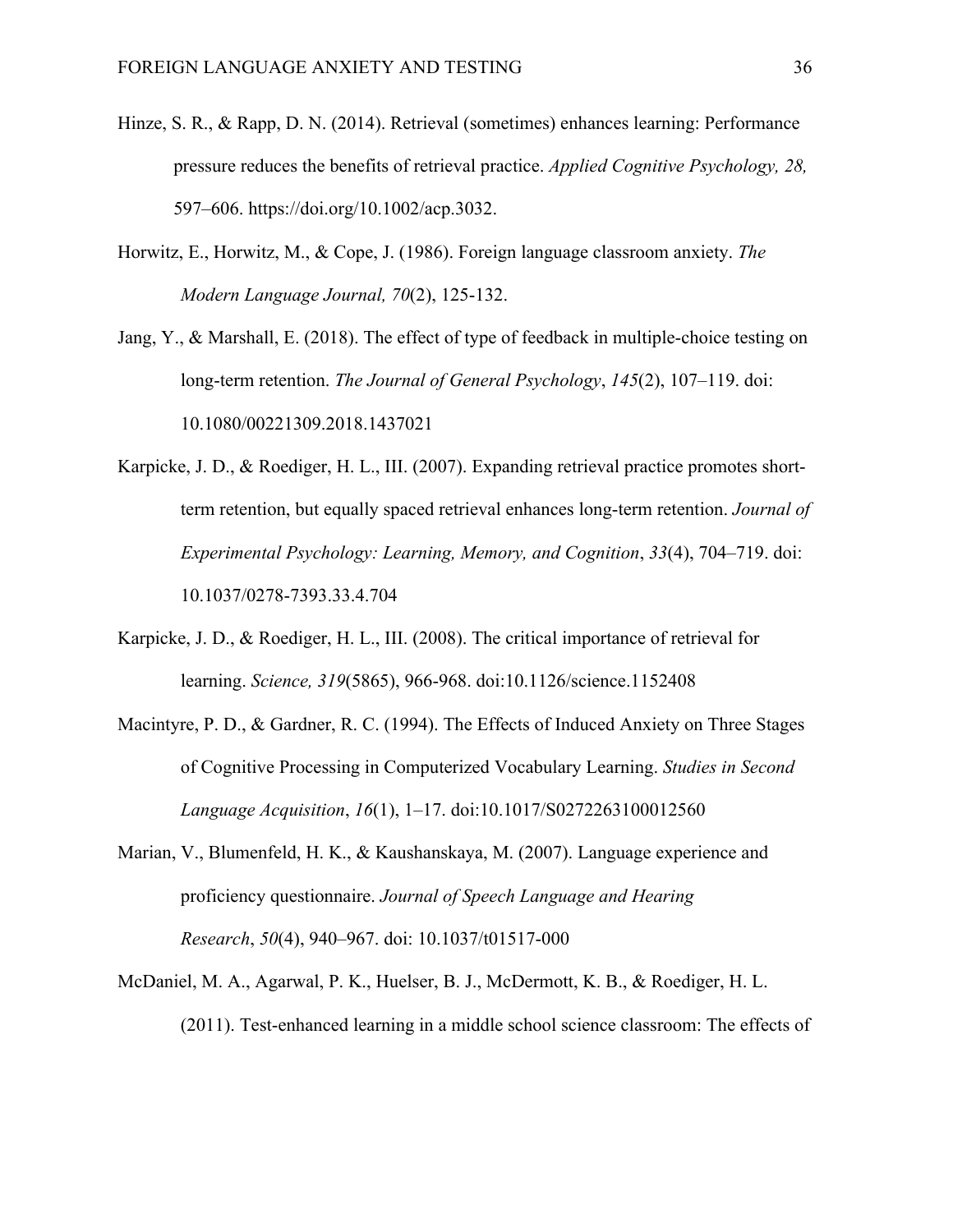quiz frequency and placement. *Journal of Educational Psychology, 103*(2), 399- 414. doi:10.1037/a0021782

- McDaniel, M. A., Anderson, J. L., Derbish, M. H., & Morrisette , N. (2007). Testing the testing effect in the classroom. *European Journal of Cognitive Psychology*, *19*(4), 494–513. doi: 10.1080/09541440701326154
- Mok, W. S., & Chan, W. W. (2016). How do tests and summary writing tasks enhance longterm retention of students with different levels of test anxiety? *Instructional Science, 44*(6), 567-581. doi:10.1007/s11251-016-9393-x
- Pastötter, B., & Bäuml, K. T. (2014). Retrieval practice enhances new learning: The forward effect of testing. *Frontiers in Psychology, 2*86(5), 1-5. doi:10.3389/fpsyg.2014.00286
- Putwain, D. W. (2008). Deconstructing test anxiety. *Emotional and Behavioural Difficulties, 13*(2), 141-155. doi:10.1080/13632750802027713
- Rawson, K. A., Vaughn, K. E., Walsh, M., & Dunlosky, J. (2018). Investigating and explaining the effects of successive relearning on long-term retention. *Journal of Experimental Psychology: Applied*, *24*(1), 57–71. doi: 10.1037/xap0000146
- Ringbom, H. (2007). *Cross-linguistic Similarity in Foreign Language Learning*. Clevedon [England]: Multilingual Matters. Retrieved from http://search.ebscohost.com.ccl.idm.oclc.org/login.aspx?direct=true&db=nlebk&A N=181421&site=ehost-live&scope=site
- Roediger, H. L., & Karpicke, J. D. (2006). Test-Enhanced learning. *Psychological Science,17*(3), 249-255. doi:10.1111/j.1467-9280.2006.01693.x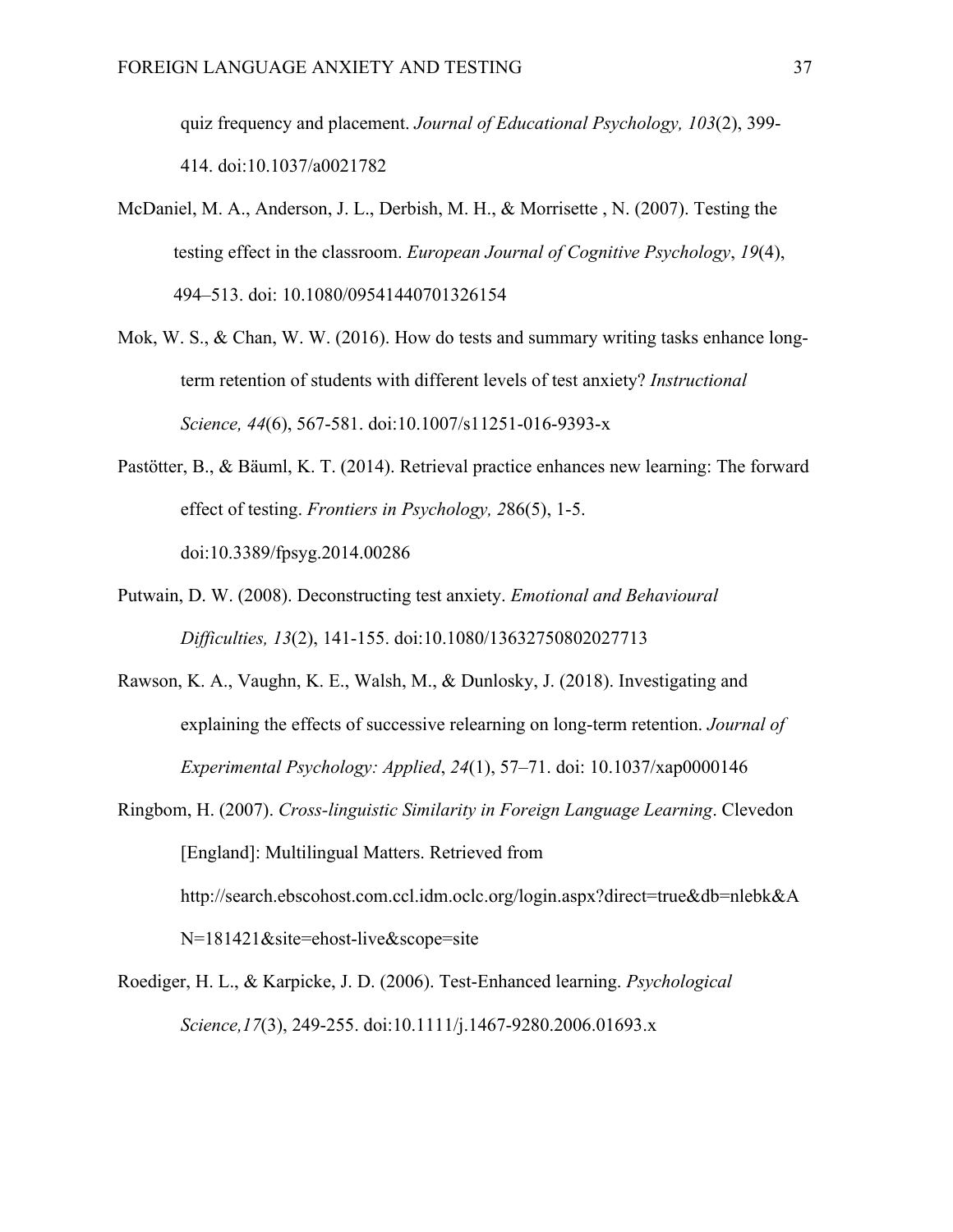- Salehi, M., & Marefat, F. (2014). The effects of foreign language anxiety and test anxiety on foreign language test performance. *Theory and Practice in Language Studies, 4*(5), 931-940. doi:10.4304/tpls.4.5.931-940
- Szőllősi, Á, Keresztes, A., Novák, B., Szászi, B., Kéri, S., & Racsmány, M. (2017). The testing effect is preserved in stressful final testing environment. *Applied Cognitive Psychology, 31*(6), 615-622. doi:10.1002/acp.3363
- Van den Broek, G., Takashima, A., & Segers, E. (2013). Neural correlates of testing effects in vocabulary learning. *Neuroimage, 78*, 94-102. doi:10.1016/j.neuroimage.2013.03.071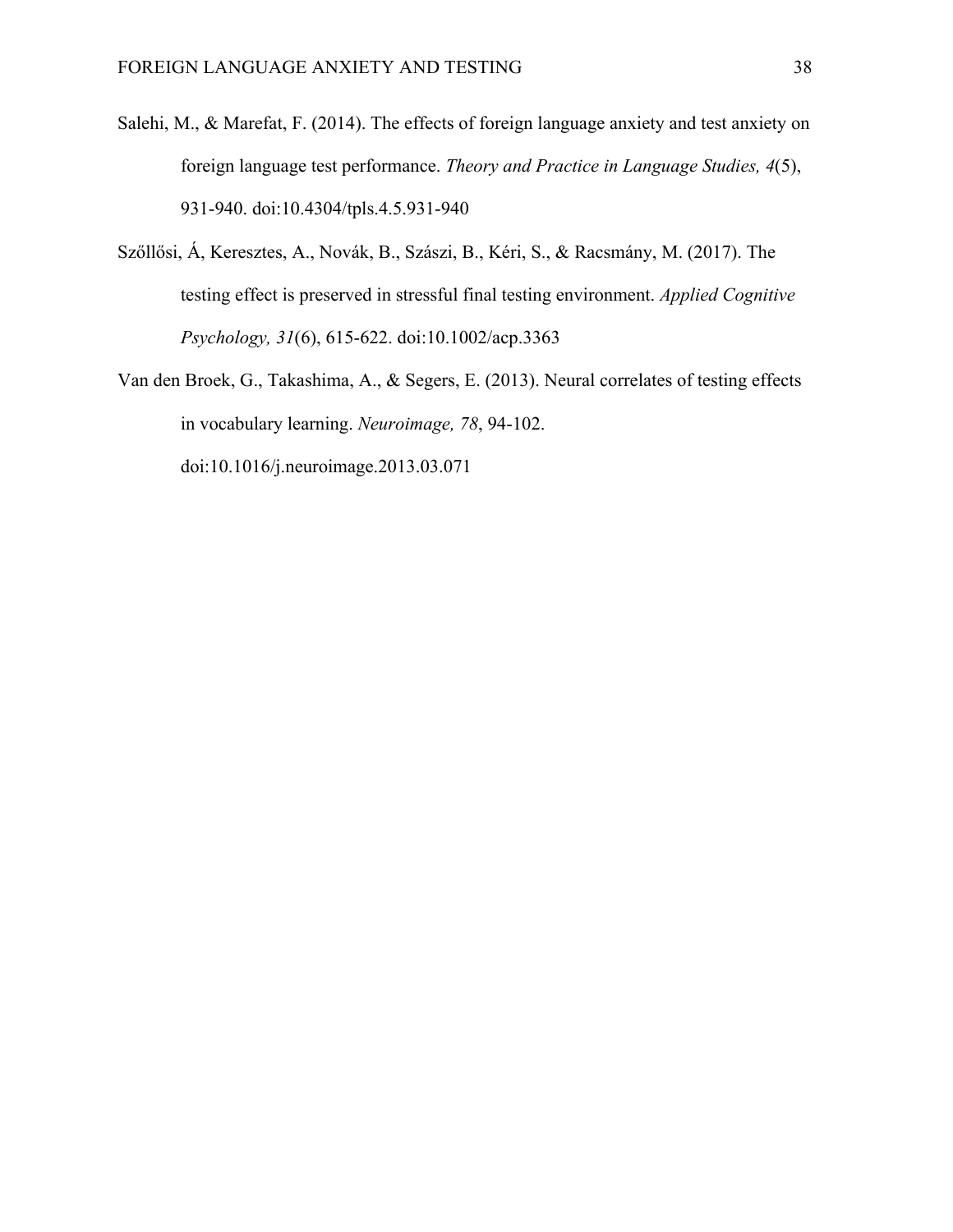# **Appendix A: Modified LEAP-Q Questionnaire**

- 1. ID number
- 3. Today's Date:
- 4. Age:
- 5. Date of Birth:
- 6. Male/Female/Other:
- 7. Please list all the languages you know in order of dominance:

8. Please list all the languages you know in order of acquisition (your native language first):

9. Please list what percentage of the time you are currently and on average exposed to each language (your percentages should add up to 100%):

11. When choosing to read a text available in all your languages, in what percentage of cases would you choose to read it in each of your languages? Assume that the original was written in another language, which is unknown to you (your percentages should add up to 100%):

12. When choosing a language to speak with a person who is equally fluent in all your languages, what percentage of the time would you choose to speak each language? Please report percent of total time (your percentage should add up to 100%)

13. Please name the cultures with which you identify. On a scale from zero to ten, please rate the extent to which you identify with each culture (examples of possible cultures include US-American, Chinese, Jewish-Orthodox, etc.):

French (this was the same for Arabic, but with "Arabic" replacing "French")

14. Age when you began acquiring French:

15. Age when you began reading in French:

16. List the number of years and months you spent in a country where French is spoken

17. List the number of years and months you spent in a family where French is spoken

18. List the number of years and months you spent in a school and/or working environment where French is spoken

19. On a scale from zero to ten please select your level of proficiency in speaking, understanding, and reading French:

20. Please rate to what extent you are currently exposed to French in the following contexts: Interacting with friends, interacting with family, watching TV, listening to radio/music, reading, language-lab/self instruction

21. In your perception, how much of a foreign accent do you have in French? 1-10

22. Please rate how frequently others identify you as a non-native speaker based on your accent in French. 1-10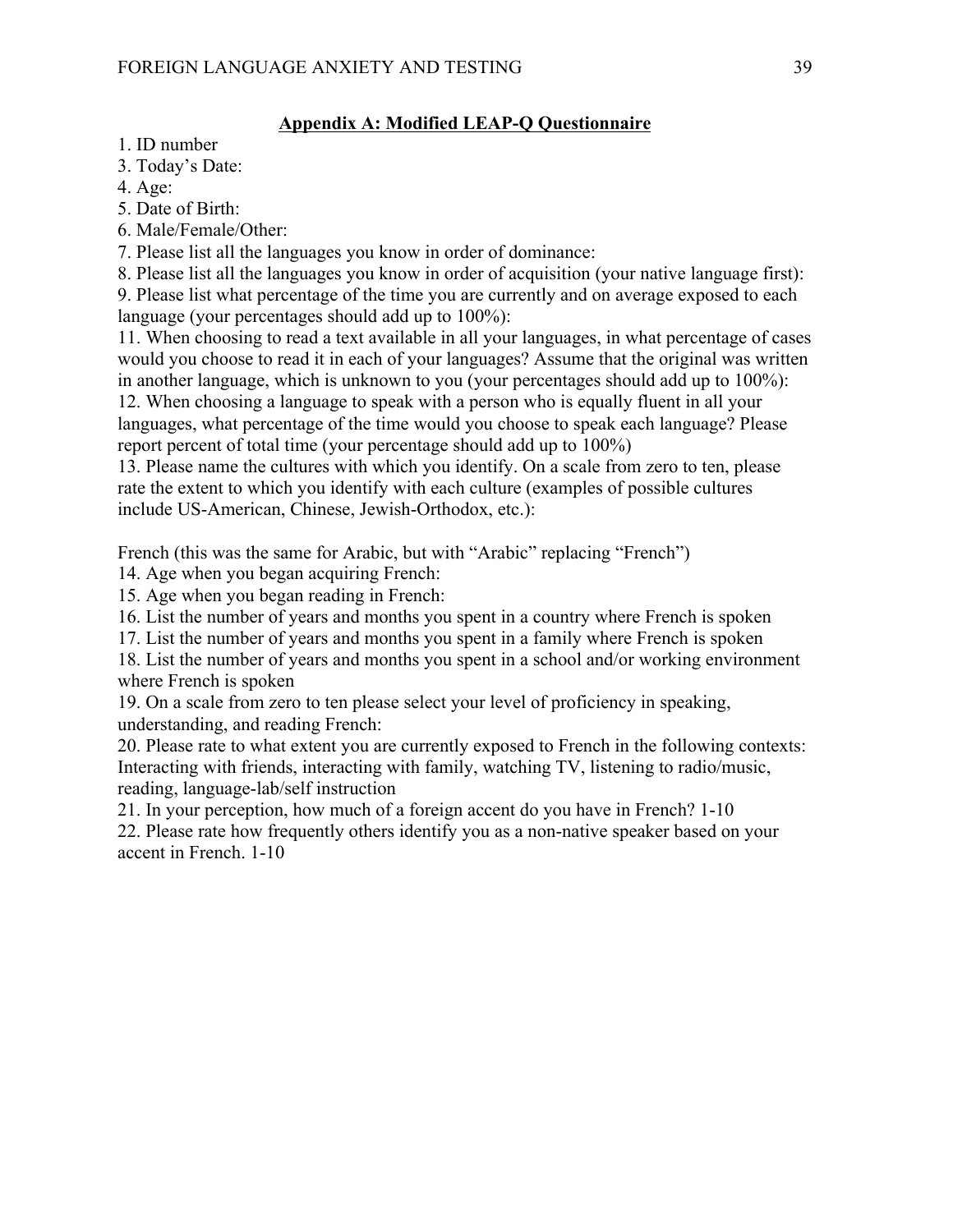#### **Appendix B: Foreign Language Classroom Anxiety Scale**

**Foreign Language Classroom Anxiety Scale: Created by Horwitz et al. (1986)**

**Please answer the following questions by providing the number correspondent to the option that best describe your opinion.**

# **1. Strongly Agree 2. Agree 3. Neither Agree nor Disagree 4. Disagree 5.Strongly Disagree**

1. I never feel quite sure of myself when I am speaking in my foreign language class.

2. I don't worry about making mistakes in language class.

3. I tremble when I know that I'm going to be called on in language class.

4. It frightens me when I don't understand what the teacher is saying in the foreign language.

5. It wouldn't bother me at all to take more foreign language classes.

6. During language class, I find myself thinking about things that have nothing to do with the course.

7. I keep thinking that the other students are better at languages than I am.

8. I am usually at ease during tests in my language class.

9. I start to panic when I have to speak without preparation in language class.

10. I worry about the consequences of failing my foreign language class.

11. I don't understand why some people get so upset over foreign language classes.

12. In language class, I can get so nervous I forget things I know.

13. It embarrasses me to volunteer answers in my language class.

14. I would not be nervous speaking the foreign language with native speakers.

15. I get upset when I don't understand what the teacher is correcting.

16. Even if I am well prepared for language class, I feel anxious about it.

17. I often feel like not going to my language class.

18. I feel confident when I speak in foreign language class.

19. I am afraid that my language teacher is ready to correct every mistake I make.

20. I can feel my heart pounding when I'm going to be called on in language class.

21. The more I study for a language test, the more confused I get.

22. I don't feel pressure to prepare very well for language class.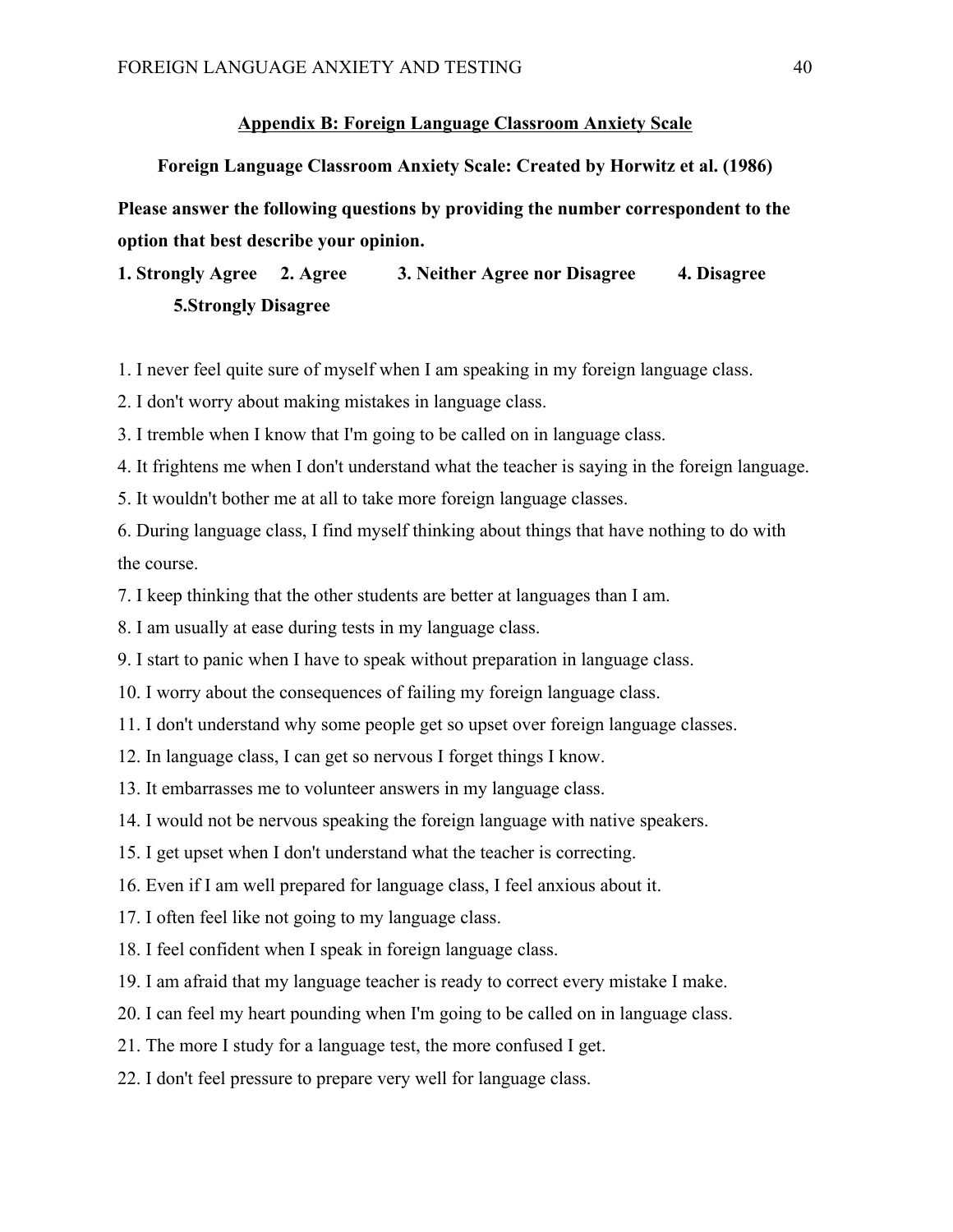23. I always feel that the other students speak the foreign language better than I do.

24. I feel very self‐conscious about speaking the foreign language in front of other students.

25. Language class moves so quickly I worry about getting left behind.

26. I feel more tense and nervous in my language class than in my other classes.

27. I get nervous and confused when I am speaking in my language class.

28. When I'm on my way to language class, I feel very sure and relaxed.

29. I get nervous when I don't understand every word the language teacher says.

30. I feel overwhelmed by the number of rules you have to learn to speak a foreign language.

31. I am afraid that the other students will laugh at me when I speak the foreign language.

32. I would probably feel comfortable around native speakers of the foreign language.

33. I get nervous when the language teacher asks questions which I haven't prepared in advance.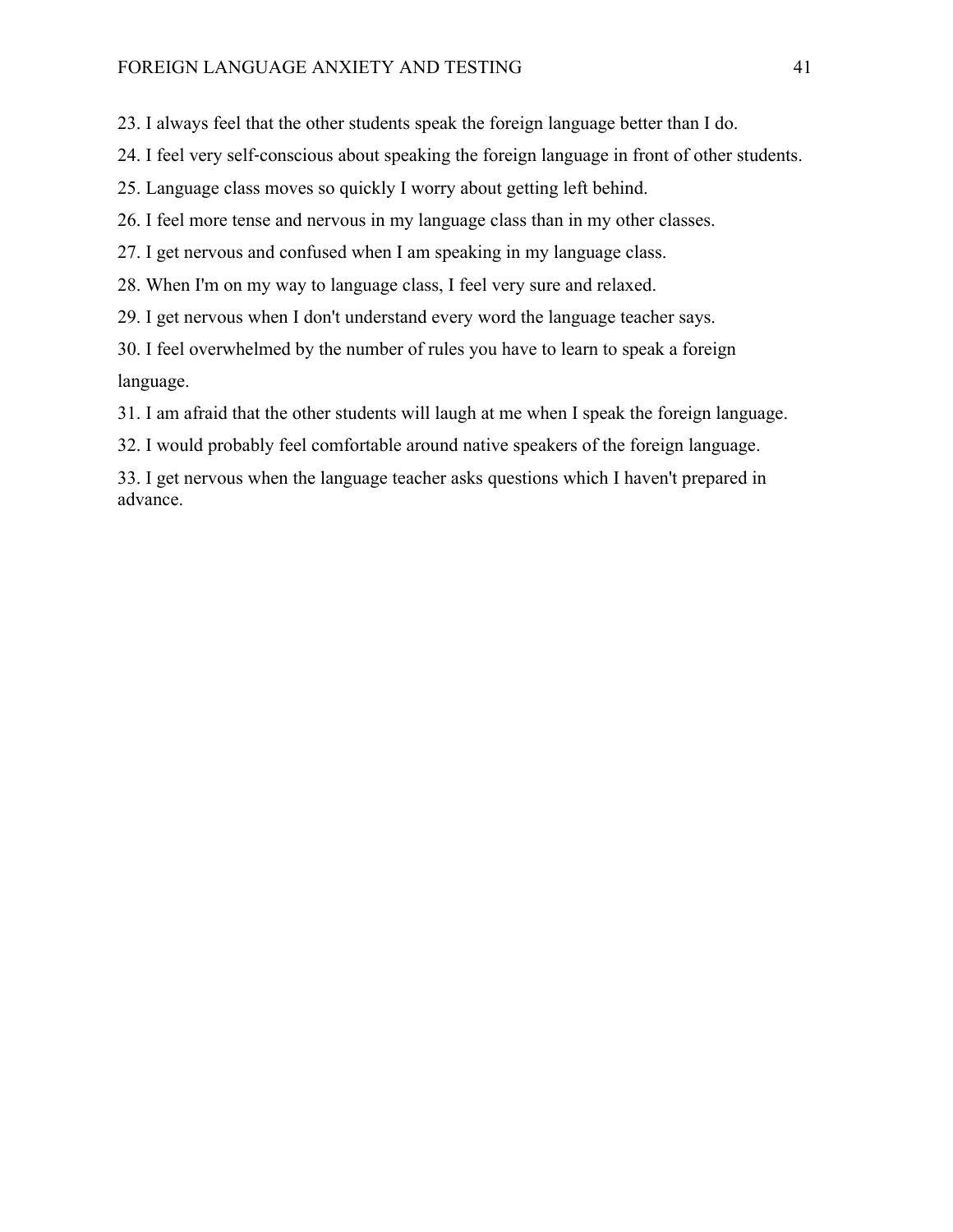| English    | French     |
|------------|------------|
| bean       | haricot    |
| bike       | vélo       |
| bridge     | pont       |
| butterfly  | papillon   |
| cliff      | falaise    |
| closet     | poitrine   |
| cloud      | nuage      |
| donkey     | âne        |
| drawer     | drawer     |
| factory    | usine      |
| fish       | poisson    |
| flu        | grippe     |
| food       | aliment    |
| gift       | cadeau     |
| hallway    | couloir    |
| heritage   | patrimoine |
| hood       | capot      |
| keyboard   | clavier    |
| leather    | cuir       |
| lobster    | homard     |
| nail       | clou       |
| network    | réseau     |
| oil        | huile      |
| plane      | avion      |
| poster     | affice     |
| raspberry  | framboise  |
| river      | fleuve     |
| roof       | toit       |
| skin       | peau       |
| sock       | chaussette |
| stage      | étape      |
| stamp      | timbre     |
| station    | gare       |
| stove      | fourneau   |
| stripe     | rayure     |
| suit       | tailleur   |
| tablecloth | nappe      |
| waste      | gaspillage |
| whim       | caprice    |
| windowpane | carreau    |

**Appendix C: List of Foreign Language Vocabulary Words**